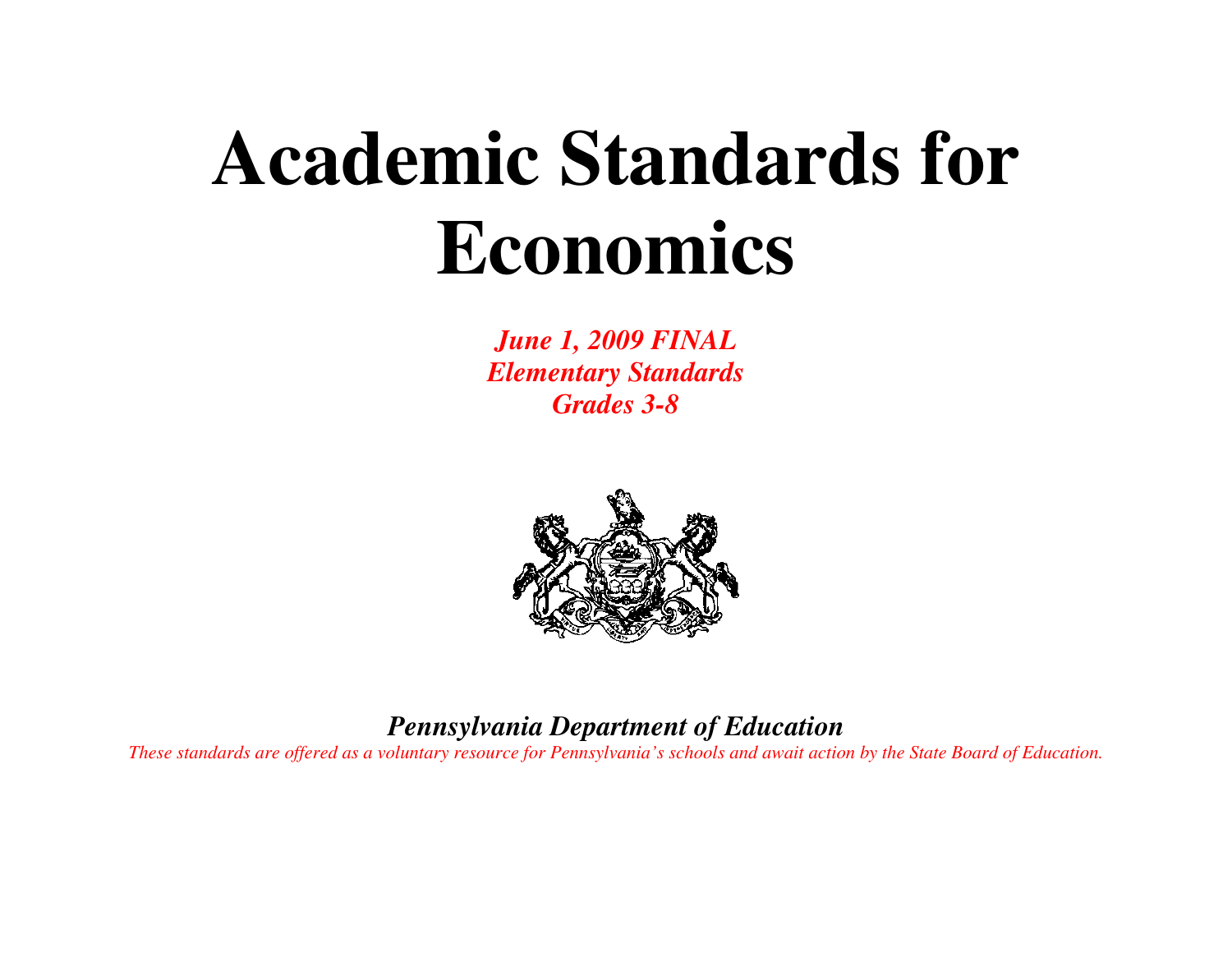#### **XVI. TABLE OF CONTENTS**

|                                                 | XVII. |
|-------------------------------------------------|-------|
| THE ACADEMIC STANDARDS                          |       |
|                                                 |       |
| A. Scarcity and Choice                          | 6.1   |
| <b>B.</b> Limited Resources                     |       |
| C. Opportunity Costs                            |       |
| D. Incentives and Choice                        |       |
|                                                 | 6.2   |
| A. Goods and Services                           |       |
| <b>B.</b> Market Competition                    |       |
| C. Advertising and Media                        |       |
| D. Price Determination                          |       |
| E. Economic Health                              |       |
| <i>F. Private Economic Institutions</i>         |       |
| G. Economic Systems                             |       |
|                                                 | 6.3   |
| A. Goods and Services                           |       |
| <b>B.</b> Government Involvement in the Economy |       |
| C. Taxation                                     |       |
| D. Government's Role in International Trade     |       |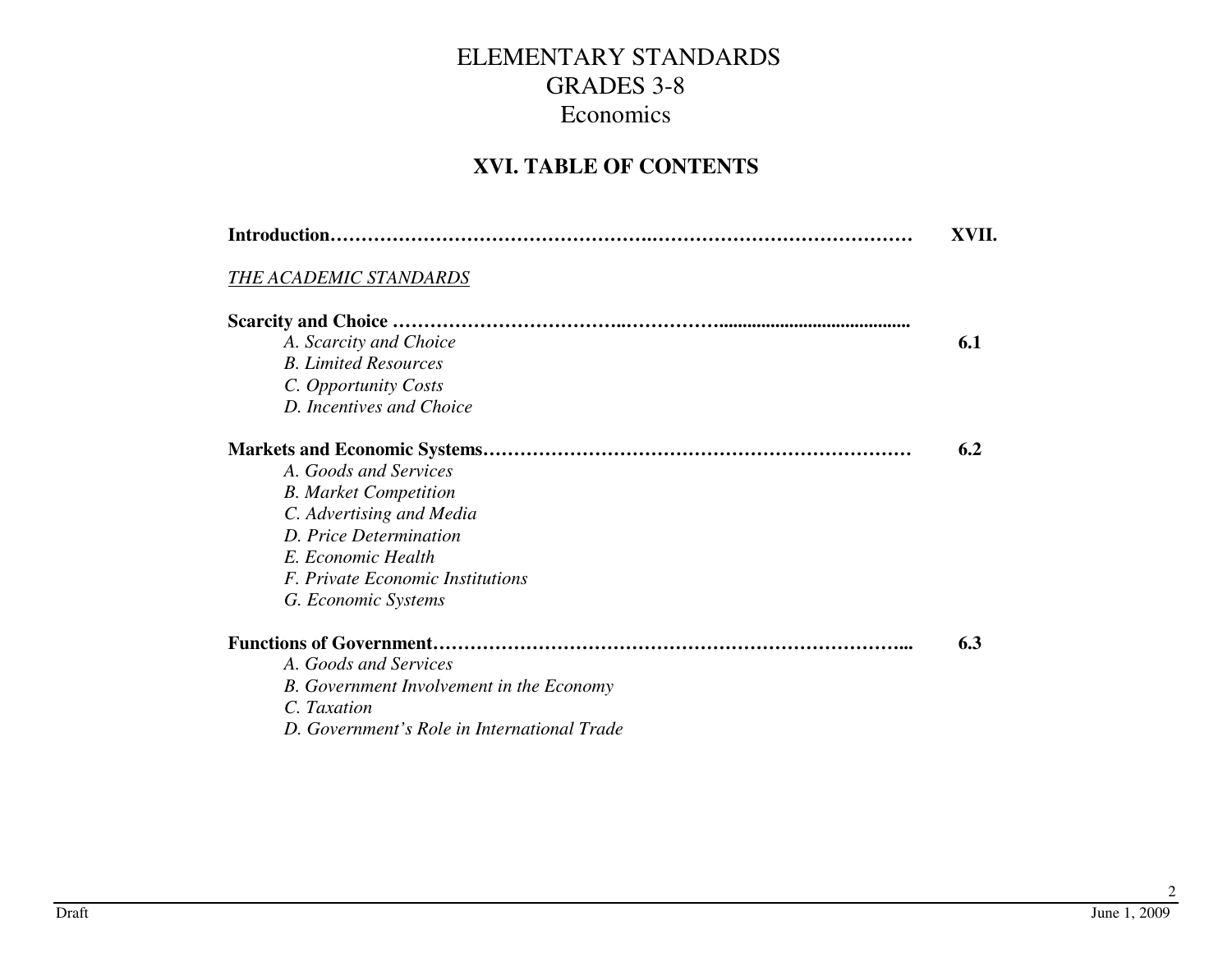|                                                                | 6.4. |
|----------------------------------------------------------------|------|
| A. Specialization                                              |      |
| B. Trade                                                       |      |
| C. Multinational Corporations and Non-Government Organizations |      |
| D. Factors Contributing to Economic Interdependence            |      |
|                                                                | 6.5. |
| A. Factors Influencing Wages                                   |      |
| <b>B.</b> Labor Productivity                                   |      |
| C. Types of Businesses                                         |      |
| D. Profits and Losses                                          |      |
| E. Distribution of Wealth                                      |      |
| F. Entrepreneurship                                            |      |
| G. Costs and Benefits of Saving                                |      |
| H. Interest Rates                                              |      |
|                                                                |      |
|                                                                |      |

**Glossary……………………………………………………………………………………….XVIII.**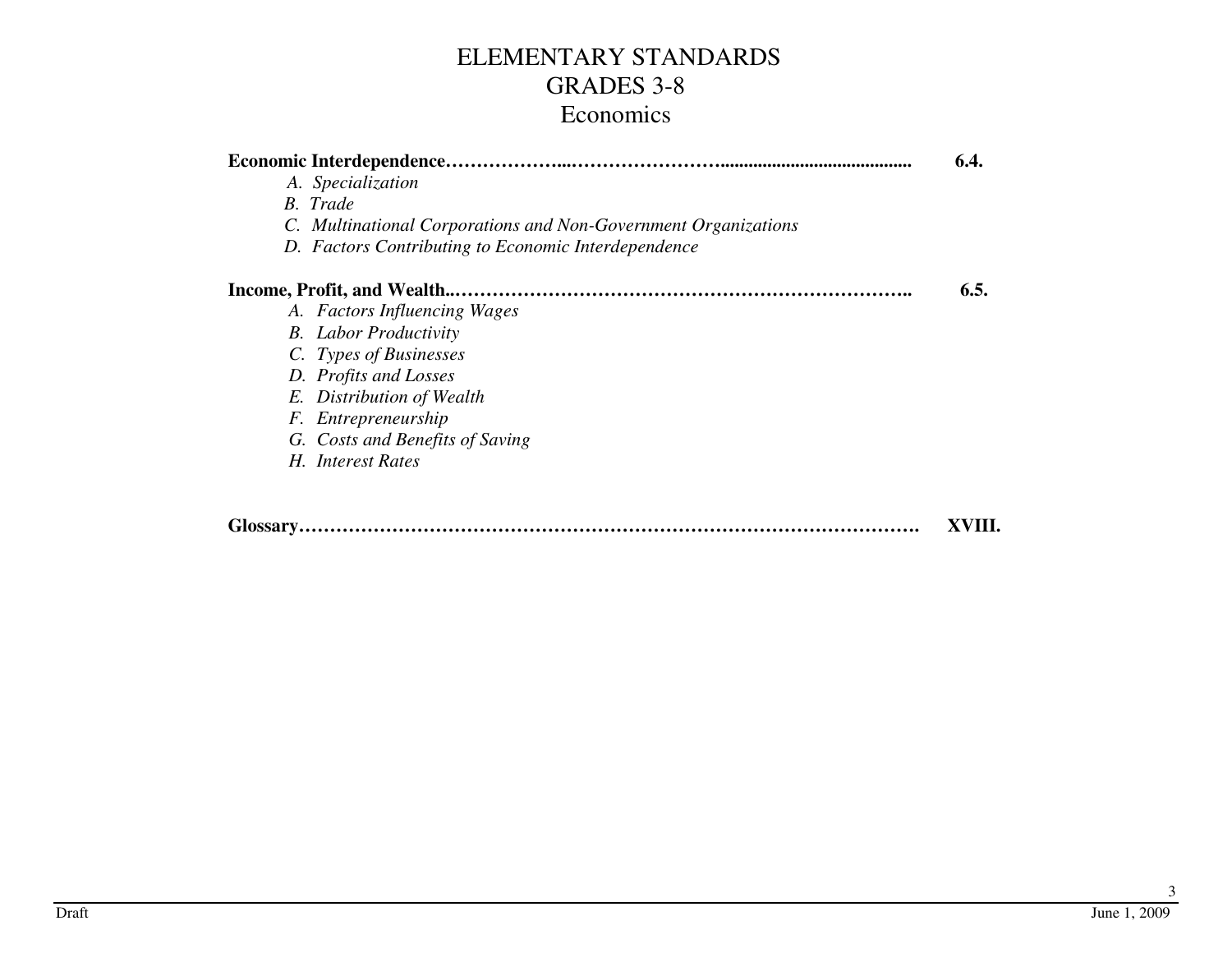#### **XVII. INTRODUCTION**

This document includes Academic Standards for Economics that describe what students should know and be able to do in four areas:

- ◊ 6.1. Scarcity and Choice ◊ 6.2. Markets and Economic Systems ◊ 6.3. Functions of Government ◊ 6.4. Economic Interdependence
- ◊ 6.5. Income, Profit, and Wealth

The Economic Standards describe what students should know and be able to do in third through twelfth grade. They reflect the increasing complexity and sophistication that students are expected to achieve as they progress through school. The document attempts to avoid repetition and to show a progression across grade levels. Topics and concepts in Economics directly relate to Environment and Ecology Standard 4.3, 4.4 and Geography Standard 7.4. In addition, economic topics can be found in Career and Work Standards 13.2, 13.3, and 13.4. As a social science, Economics Standards should be integrated with related Civics and Government, Geography, and History Standards to create an interdisciplinary view of the world.

Economics is concerned with the behavior of individuals and institutions engaged in the production, exchange, and consumption of goods and services. As technology helps to reshape the economy, knowledge of how the world works is critical. People entering the work force cannot function effectively without a basic knowledge of how scarcity and choice affect the allocation of resources, how markets establish prices and the global nature of economic interdependence. These standards are intended to provide direction in learning as to how economic activity impacts the forces of everyday life.

The Academic Standards for Economics consist of four standard categories (designated as 6.1., 6.2., 6.3., and 6.4.). Each category has a number of standard statements designated by a capital letter. The stranded standard statements represent essential strands that reflect increased rigor across grade levels. These standard statements identify broad topics; the choice of specific content is a local decision as is the method of instruction.

Economics, along with Civics and Government, Geography, and History are identified as Social Studies in Chapter 4. This identification is consistent with citizenship education in Chapter 49 and Chapter 354. Based on these regulations, social studies/citizenship programs should integrate four sets of standards into curriculum and planned instruction.

A glossary is included to assist the reader in clarifying terminology contained in the standards.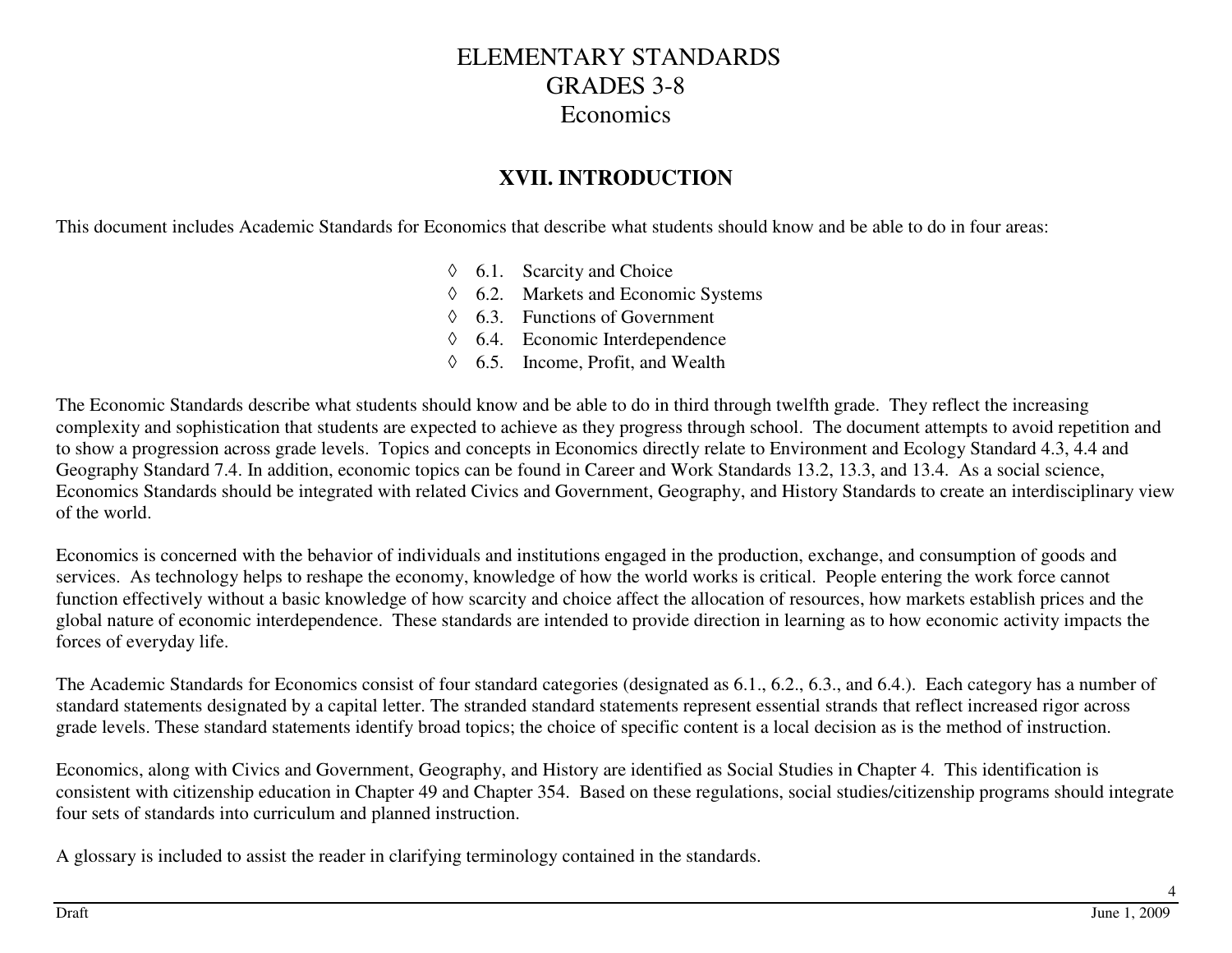|                          | <b>6.1. Scarcity and Choice</b>                                                                                                                    |                                                                                                                                                             |                                                                                                                                                                                          |                                                                                                                                                                                      |                                                                                                                                                                                       |                                                                                                                                                                                |  |  |  |
|--------------------------|----------------------------------------------------------------------------------------------------------------------------------------------------|-------------------------------------------------------------------------------------------------------------------------------------------------------------|------------------------------------------------------------------------------------------------------------------------------------------------------------------------------------------|--------------------------------------------------------------------------------------------------------------------------------------------------------------------------------------|---------------------------------------------------------------------------------------------------------------------------------------------------------------------------------------|--------------------------------------------------------------------------------------------------------------------------------------------------------------------------------|--|--|--|
|                          | <b>6.1.3. GRADE 3</b><br><b>6.1.4. GRADE 4</b><br><b>6.1.5. GRADE 5</b><br><b>6.1.6. GRADE 6</b><br><b>6.1.7. GRADE 7</b><br><b>6.1.8. GRADE 8</b> |                                                                                                                                                             |                                                                                                                                                                                          |                                                                                                                                                                                      |                                                                                                                                                                                       |                                                                                                                                                                                |  |  |  |
|                          | knowledge and skills needed to:                                                                                                                    |                                                                                                                                                             |                                                                                                                                                                                          | Pennsylvania's public schools shall teach, challenge and support every student to realize his or her maximum potential and to acquire the                                            |                                                                                                                                                                                       |                                                                                                                                                                                |  |  |  |
| Scarcity and Choice      | 6.1.3.A.<br>Define scarcity and<br>identify examples of<br>resources, wants,<br>and needs.                                                         | 6.1.4.A.<br>Identify scarcity of<br>resources in a local<br>community.                                                                                      | 6.1.5.A<br>Explain how limited<br>resources and unlimited<br>wants cause scarcity.                                                                                                       | 6.1.6.A.<br>Explain how limited<br>resources and unlimited<br>wants cause scarcity.                                                                                                  | 6.1.7.A.<br>Explain how limited<br>resources and unlimited<br>wants cause scarcity.                                                                                                   | 6.1.8.A.<br>Explain how limited<br>resources and unlimited<br>wants cause scarcity.                                                                                            |  |  |  |
| <b>Limited Resources</b> | 6.1.3.B.<br>Identify needs and<br>wants of people.<br>Identify examples of<br>natural, human, and<br>capital resources.                            | 6.1.4.B.<br>Recognize the<br>difference between<br>basic needs and wants.<br>Explain the role of<br>producers in making<br>goods and providing<br>services. | 6.1.5.B.<br>Explain ways in which<br>people meet their basic<br>needs and wants.<br>Demonstrate the use of<br>human and capital<br>resources in the<br>production of a specific<br>good. | 6.1.6.B.<br>Compare ways that people<br>meet their needs with how<br>they meet their wants.<br>Describe how resources<br>are combined to<br>produce different<br>goods and services. | 6.1.7.B<br>Compare decisions made<br>because of limited<br>resources and unlimited<br>wants.<br>Describe how resources<br>are combined to produce<br>different goods and<br>services. | 6.1.8.B<br>Compare decisions made<br>because of limited<br>resources and unlimited<br>wants.<br>Analyze the resources<br>that are combined to<br>create goods and<br>services. |  |  |  |
| Costs<br>Opportunity     | 6.1.3.C.<br>Explain what is given<br>up when making a<br>choice.                                                                                   | 6.1.4.C.<br>Illustrate what<br>individuals or<br>organizations give up<br>when making a choice.                                                             | 6.1.5.C.<br>Explain how people's<br>choices have different<br>economic consequences.                                                                                                     | 6.1.6.C.<br>Define opportunity cost<br>and describe the<br>opportunity cost of<br>personal choice.                                                                                   | 6.1.7.C.<br>Define opportunity cost<br>and describe the<br>opportunity cost of<br>personal choice.                                                                                    | $6.1.8.\overline{C}$ .<br>Compare choices to<br>determine the best action.                                                                                                     |  |  |  |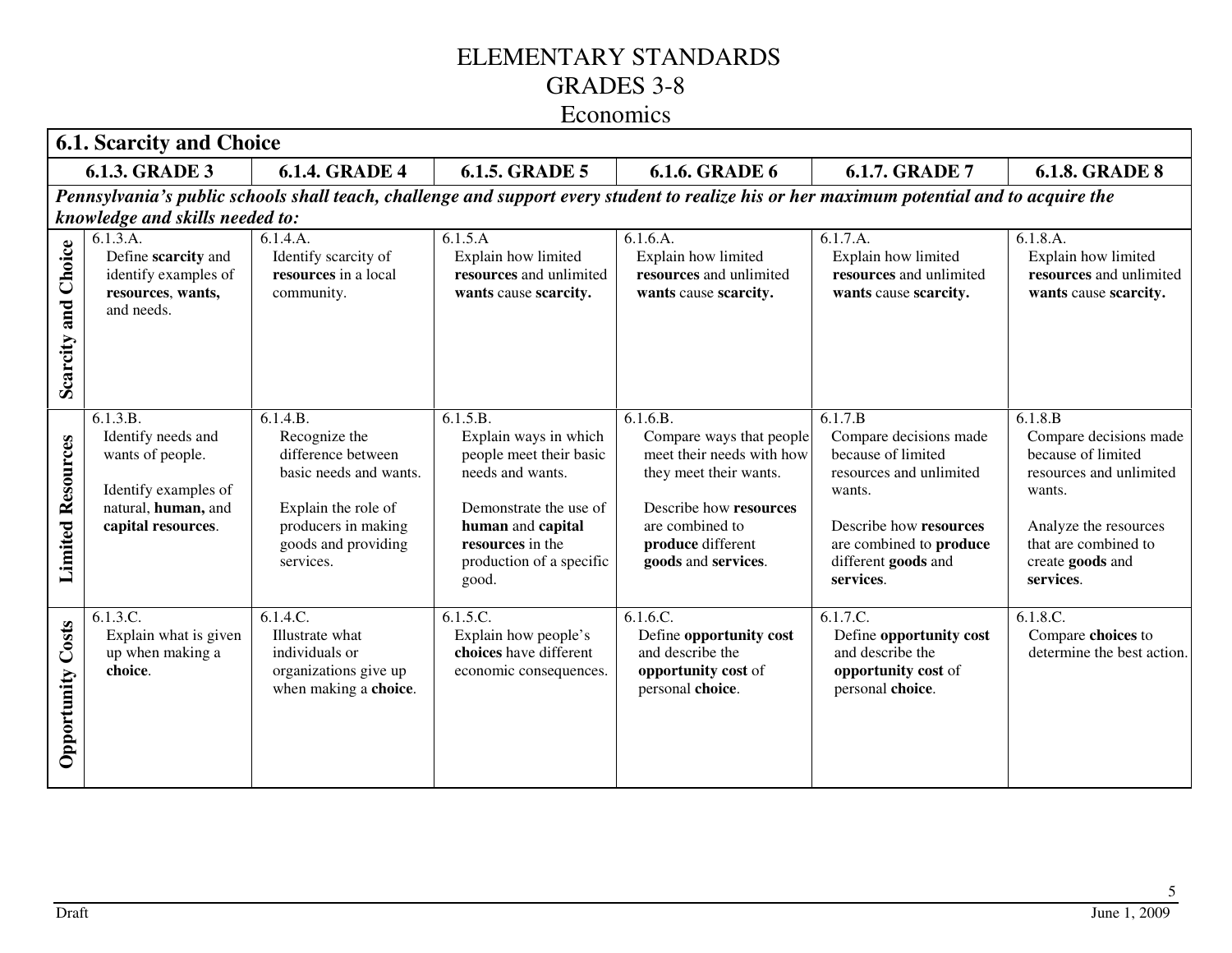|                                | <b>6.1. Scarcity and Choice</b>                                                                                                           |                                                                |                                                                              |                                                                         |                                                                                 |                                                                           |  |  |  |
|--------------------------------|-------------------------------------------------------------------------------------------------------------------------------------------|----------------------------------------------------------------|------------------------------------------------------------------------------|-------------------------------------------------------------------------|---------------------------------------------------------------------------------|---------------------------------------------------------------------------|--|--|--|
|                                | <b>6.1.3. GRADE 3</b>                                                                                                                     | <b>6.1.4. GRADE 4</b>                                          | <b>6.1.5. GRADE 5</b>                                                        | <b>6.1.6. GRADE 6</b>                                                   | <b>6.1.7. GRADE 7</b>                                                           | <b>6.1.8. GRADE 8</b>                                                     |  |  |  |
|                                | Pennsylvania's public schools shall teach, challenge and support every student to realize his or her maximum potential and to acquire the |                                                                |                                                                              |                                                                         |                                                                                 |                                                                           |  |  |  |
|                                | knowledge and skills needed to:                                                                                                           |                                                                |                                                                              |                                                                         |                                                                                 |                                                                           |  |  |  |
| Choice<br>and<br>centives<br>ᆷ | 6.1.3.D.<br>Identify reasons why<br>people make a<br>choice.                                                                              | 6.1.4.D.<br>Explain what influences<br>the choices people make | 6.1.5.D.<br>Demonstrate how<br>availability of resources<br>affects choices. | 6.1.6.D.<br>Identify <b>incentives</b> that<br>affect personal choices. | 6.1.7.D.<br>Explain how positive and<br>negative incentives affect<br>behavior. | 6.1.8.D.<br>Compare the effect of<br>incentives on personal<br>decisions. |  |  |  |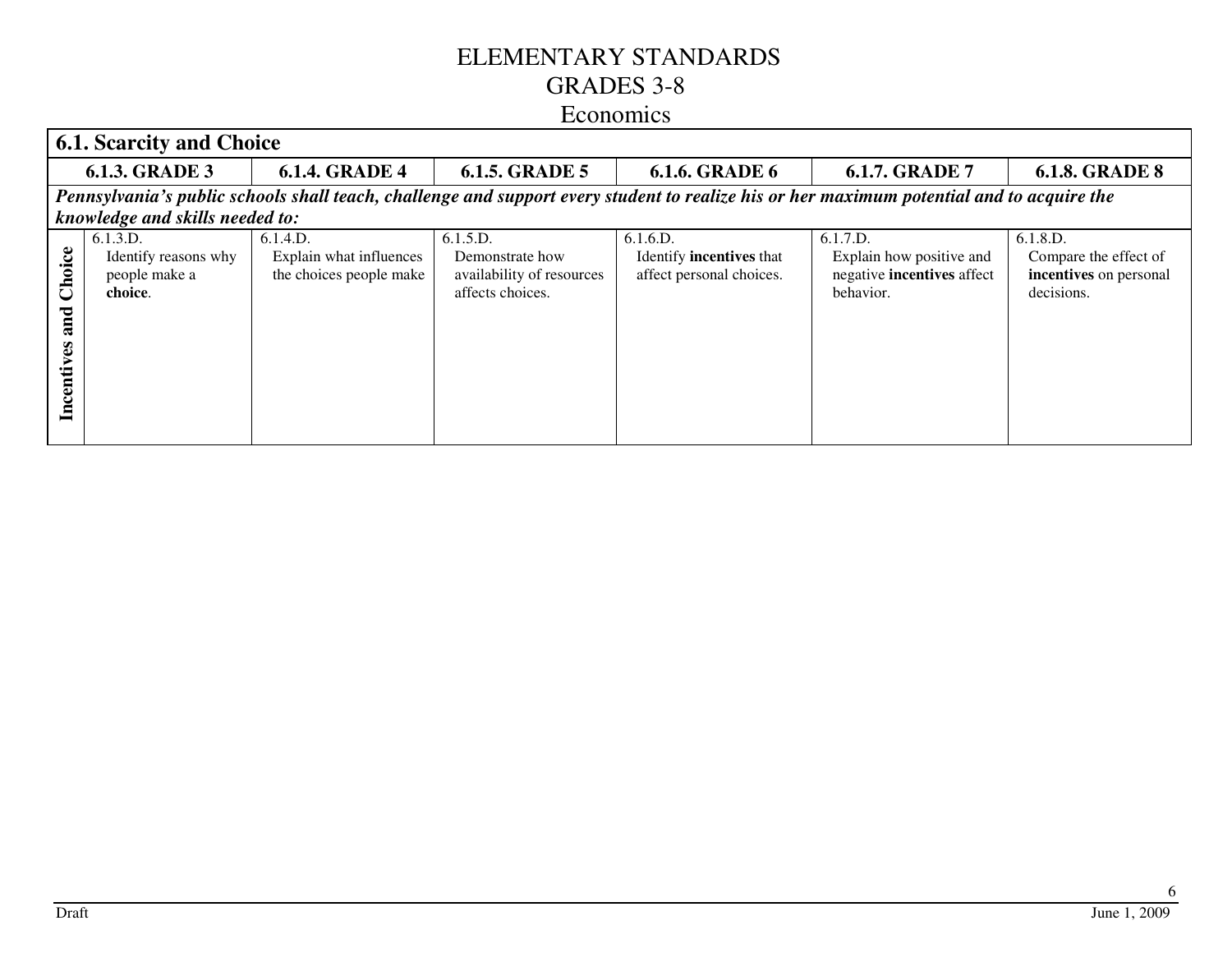#### Economics

|                              | <b>6.2. Markets and Economic Systems</b>                                                                                                           |                                                                                                  |                                                                                                          |                                                                                                                                           |                                                                                                                                      |                                                                                                                                      |  |  |  |
|------------------------------|----------------------------------------------------------------------------------------------------------------------------------------------------|--------------------------------------------------------------------------------------------------|----------------------------------------------------------------------------------------------------------|-------------------------------------------------------------------------------------------------------------------------------------------|--------------------------------------------------------------------------------------------------------------------------------------|--------------------------------------------------------------------------------------------------------------------------------------|--|--|--|
|                              | <b>6.2.3. GRADE 3</b><br><b>6.2.4. GRADE 4</b><br><b>6.2.5. GRADE 5</b><br><b>6.2.6. GRADE 6</b><br><b>6.2.7. GRADE 7</b><br><b>6.2.8. GRADE 8</b> |                                                                                                  |                                                                                                          |                                                                                                                                           |                                                                                                                                      |                                                                                                                                      |  |  |  |
|                              |                                                                                                                                                    |                                                                                                  |                                                                                                          | Pennsylvania's public schools shall teach, challenge and support every student to realize his or her maximum potential and to acquire the |                                                                                                                                      |                                                                                                                                      |  |  |  |
|                              | knowledge and skills needed to:                                                                                                                    |                                                                                                  |                                                                                                          |                                                                                                                                           |                                                                                                                                      |                                                                                                                                      |  |  |  |
| <b>Services</b><br>Goods and | 6.2.3.A.<br>Identify goods,<br>services, consumers,<br>and producers in the<br>local community.                                                    | 6.2.4.A.<br>Explain how a product<br>moves from production<br>to consumption.                    | 6.2.5.A.<br>Describe how goods<br>and services are<br>distributed.                                       | 6.2.6.A.<br>Describe the interaction of<br>consumers and<br>producers of goods and<br>services in the state and<br>national economy.      | 6.2.7.A.<br>Describe the interaction of<br>consumers and<br>producers of goods and<br>services in the state and<br>national economy. | 6.2.8.A.<br>Describe the interaction<br>of consumers and<br>producers of goods and<br>services in the state and<br>national economy. |  |  |  |
| Competition<br>Market        | 6.2.3.B.<br>Identify competing<br>sellers in the local<br>market.                                                                                  | 6.2.4.B.<br>Determine how sellers<br>compete with one<br>another.                                | 6.2.5.B.<br>Identify how pricing<br>influences sellers and<br>consumers.                                 | 6.2.6.B.<br>Explain why and how<br>market competition takes<br>place.                                                                     | 6.2.7.B.<br>Explain why and how<br>market competition takes<br>place.                                                                | 6.2.8.B.<br>Identify positive and<br>negative effects of<br>market competition.                                                      |  |  |  |
| <b>Advertising and Media</b> | 6.2.3.C.<br>Identify types of<br>advertising designed<br>to influence personal<br>choice.                                                          | 6.2.4.C.<br>Differentiate between<br>monetary and non-<br>monetary incentives in<br>advertising. | 6.2.5.C.<br>Explain how advertising<br>causes people to change<br>their behavior in<br>predictable ways. | 6.2.6.C.<br>Explain how advertising<br>influences economic<br>decisions.                                                                  | 6.2.7.C.<br>Explain how advertising<br>influences economic<br>decisions.                                                             | 6.2.8.C.<br>Explain how advertising<br>influences economic<br>decisions.                                                             |  |  |  |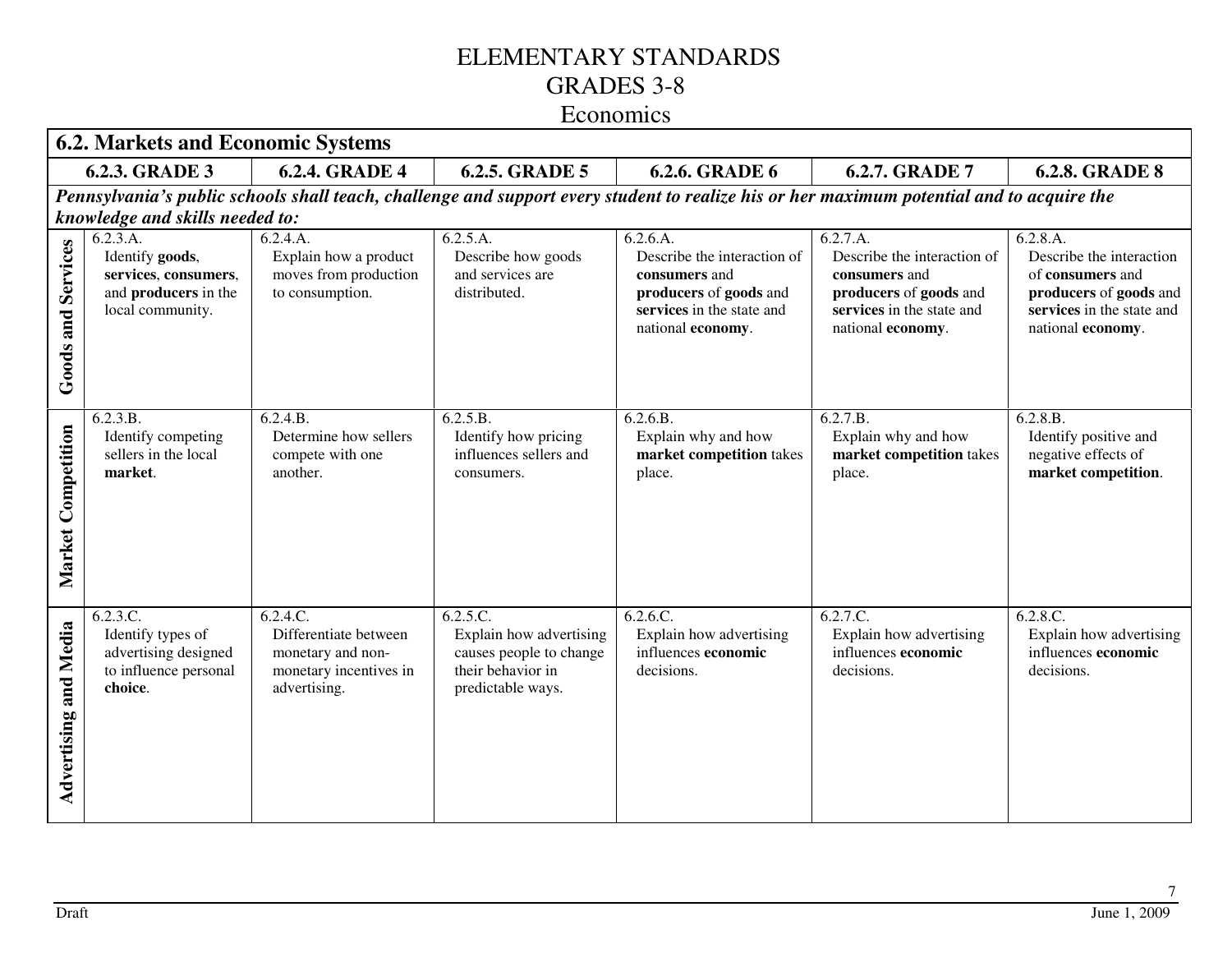#### Economics

|                               | <b>6.2. Markets and Economic Systems</b>                                       |                                                                                                  |                                                                                                     |                                                                                                                                           |                                                                                                             |                                                                                                              |  |  |  |
|-------------------------------|--------------------------------------------------------------------------------|--------------------------------------------------------------------------------------------------|-----------------------------------------------------------------------------------------------------|-------------------------------------------------------------------------------------------------------------------------------------------|-------------------------------------------------------------------------------------------------------------|--------------------------------------------------------------------------------------------------------------|--|--|--|
|                               | <b>6.2.3. GRADE 3</b>                                                          | <b>6.2.4. GRADE 4</b>                                                                            | 6.2.5. GRADE 5                                                                                      | <b>6.2.6. GRADE 6</b>                                                                                                                     | 6.2.7. GRADE 7                                                                                              | <b>6.2.8. GRADE 8</b>                                                                                        |  |  |  |
|                               |                                                                                |                                                                                                  |                                                                                                     | Pennsylvania's public schools shall teach, challenge and support every student to realize his or her maximum potential and to acquire the |                                                                                                             |                                                                                                              |  |  |  |
|                               | knowledge and skills needed to:                                                |                                                                                                  |                                                                                                     |                                                                                                                                           |                                                                                                             |                                                                                                              |  |  |  |
| Price Determination           | 6.2.3.D.<br>Define price and how<br>prices vary for<br>products.               | 6.2.4.D.<br>Explain the role of<br>buyers and sellers in<br>determining prices of<br>products.   | 6.2.5.D.<br>Identify factors that cause<br>changes in price.                                        | 6.2.6.D.<br>Describe how prices<br>influence both buyers and<br>sellers and explain why<br>prices may vary for similar<br>products.       | 6.2.7.D.<br>Explain the effects that<br>changes in <b>price</b> have on<br>buyers and sellers.              | 6.2.8.D.<br>Explain the effects that<br>changes in <b>price</b> have on<br>buyers and sellers.               |  |  |  |
| <b>Economic Health</b>        | 6.2.3.E.<br>Describe the effect of<br>local businesses<br>opening and closing. | 6.2.4.E.<br>Explain why local<br>businesses open and<br>close.                                   | 6.2.5.E.<br>Describe the impact of<br>businesses opening and<br>closing on Pennsylvania<br>economy. | 6.2.6.E.<br>Explain the causes and<br>effects of expansion and<br>contraction of businesses.                                              | 6.2.7.E.<br>Explain the causes and<br>effects of expansion and<br>contraction of businesses.                | 6.2.8.E.<br>Compare the state of the<br>current economy with the<br>economy in a different<br>time or place. |  |  |  |
| Private Economic Institutions | 6.2.3.F.<br>Identify private<br>economic<br>institutions.                      | 6.2.4.F.<br>Describe the role of a<br>private economic<br>institution in the local<br>community. | 6.2.5.F.<br>Compare and contrast<br>types of private<br>economic institutions.                      | 6.2.6.F.<br>Explain the influence of<br>private economic<br>institutions on the local<br>and state economy.                               | 6.2.7.F.<br>Explain the influence of<br>private economic<br>institutions on the local<br>and state economy. | 6.2.8.F.<br>Analyze the functions of<br>private economic<br>institutions in the<br>national economy.         |  |  |  |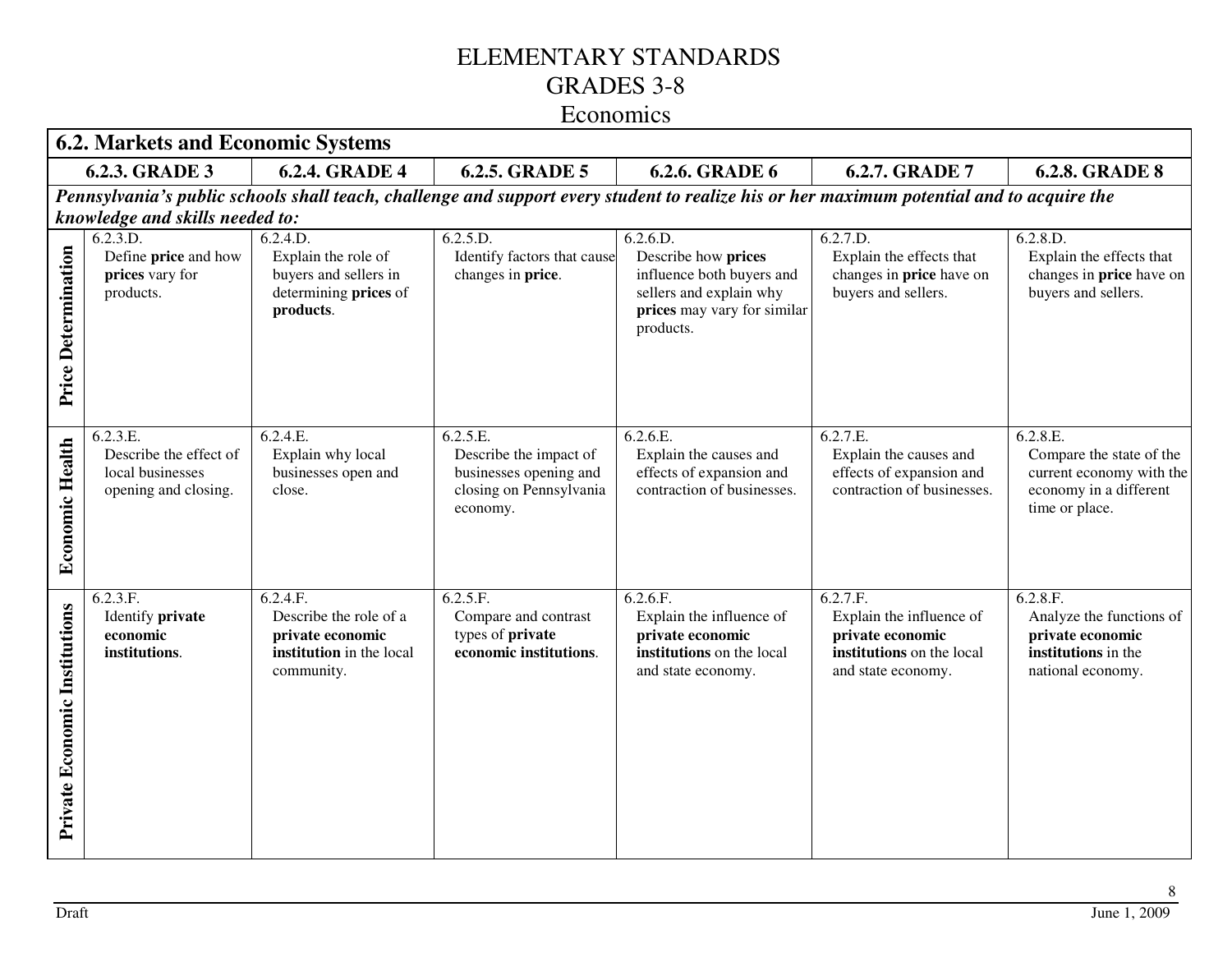#### Economics

|                                | <b>6.2. Markets and Economic Systems</b>                                                                                                  |                                                                                                                                |                                                                                                                 |                                                                                                                                       |                                                                                                                                       |                                                                                                                                       |  |  |  |  |
|--------------------------------|-------------------------------------------------------------------------------------------------------------------------------------------|--------------------------------------------------------------------------------------------------------------------------------|-----------------------------------------------------------------------------------------------------------------|---------------------------------------------------------------------------------------------------------------------------------------|---------------------------------------------------------------------------------------------------------------------------------------|---------------------------------------------------------------------------------------------------------------------------------------|--|--|--|--|
|                                | <b>6.2.3. GRADE 3</b>                                                                                                                     | <b>6.2.4. GRADE 4</b>                                                                                                          | <b>6.2.5. GRADE 5</b>                                                                                           | <b>6.2.6. GRADE 6</b>                                                                                                                 | <b>6.2.7. GRADE 7</b>                                                                                                                 | <b>6.2.8. GRADE 8</b>                                                                                                                 |  |  |  |  |
|                                | Pennsylvania's public schools shall teach, challenge and support every student to realize his or her maximum potential and to acquire the |                                                                                                                                |                                                                                                                 |                                                                                                                                       |                                                                                                                                       |                                                                                                                                       |  |  |  |  |
| Systems<br>ic<br><u>ट</u><br>प | knowledge and skills needed to:<br>6.2.3.G.<br>Identify characteristics<br>of the local economy.                                          | 6.2.4.G.<br>Explain the three basic<br>questions all economic<br>systems must answer.<br>What to produce?<br>How?<br>For whom? | 6.2.5.G.<br>Describe various<br>economic systems.<br>Traditional<br>$\bullet$<br>Market<br>$\bullet$<br>Command | 6.2.6.G.<br>Examine how various<br>economic systems<br>address the three basic<br>questions.<br>What to produce?<br>How?<br>For whom? | 6.2.7.G.<br>Examine how various<br>economic systems<br>address the three basic<br>questions.<br>What to produce?<br>How?<br>For whom? | 6.2.8.G.<br>Examine how various<br>economic systems<br>address the three basic<br>questions.<br>What to produce?<br>How?<br>For whom? |  |  |  |  |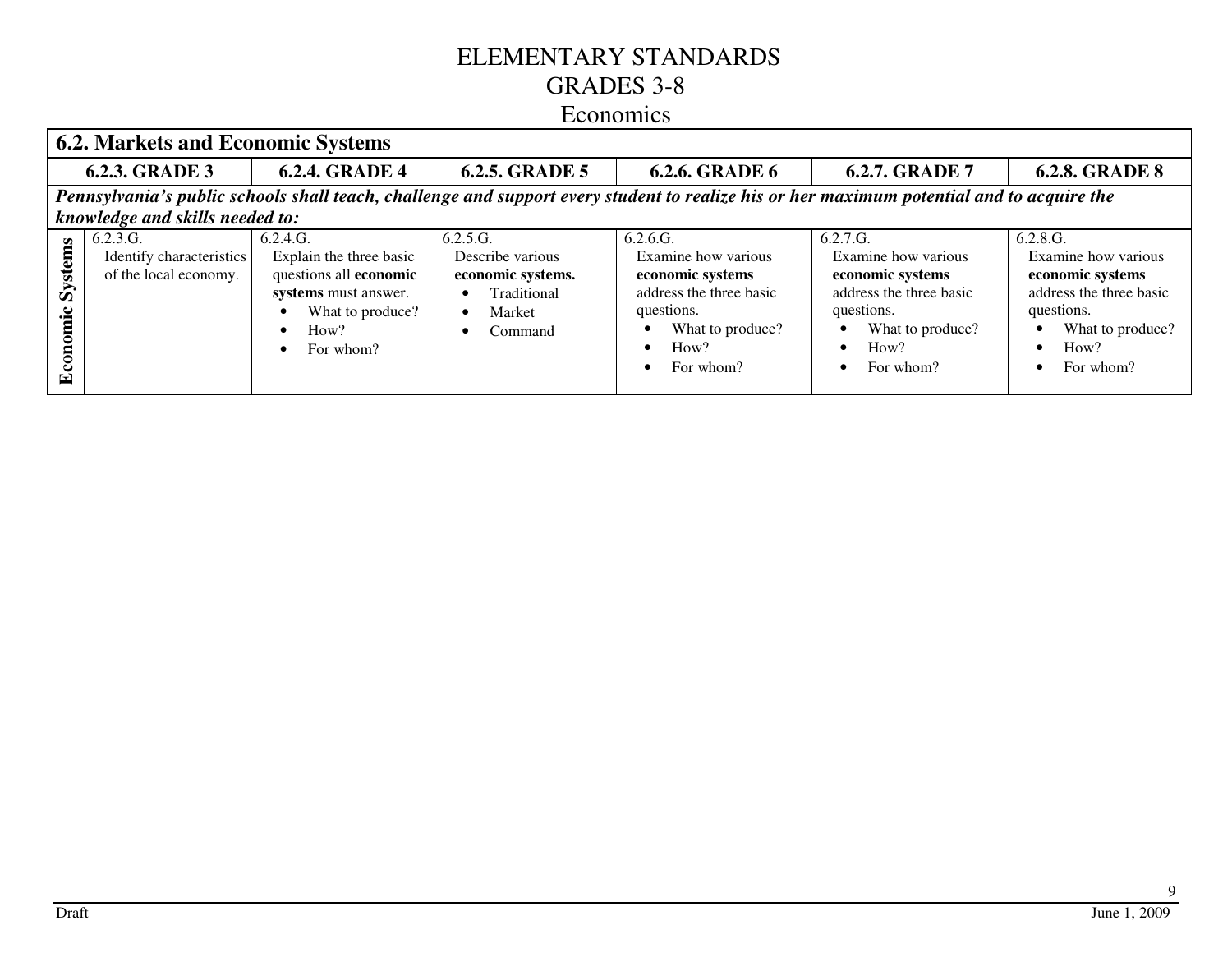|                                          | <b>6.3. Functions of Government</b>                                                                                                                |                                                                                                                  |                                                                                             |                                                                                                               |                                                                                                                                           |                                                                                                                                |  |  |  |  |
|------------------------------------------|----------------------------------------------------------------------------------------------------------------------------------------------------|------------------------------------------------------------------------------------------------------------------|---------------------------------------------------------------------------------------------|---------------------------------------------------------------------------------------------------------------|-------------------------------------------------------------------------------------------------------------------------------------------|--------------------------------------------------------------------------------------------------------------------------------|--|--|--|--|
|                                          | <b>6.3.3. GRADE 3</b><br><b>6.3.5. GRADE 5</b><br><b>6.3.6. GRADE 6</b><br><b>6.3.7. GRADE 7</b><br><b>6.3.4. GRADE 4</b><br><b>6.3.8. GRADE 8</b> |                                                                                                                  |                                                                                             |                                                                                                               |                                                                                                                                           |                                                                                                                                |  |  |  |  |
|                                          |                                                                                                                                                    |                                                                                                                  |                                                                                             |                                                                                                               | Pennsylvania's public schools shall teach, challenge and support every student to realize his or her maximum potential and to acquire the |                                                                                                                                |  |  |  |  |
|                                          | knowledge and skills needed to:                                                                                                                    |                                                                                                                  |                                                                                             |                                                                                                               |                                                                                                                                           |                                                                                                                                |  |  |  |  |
| Services<br>and<br>Goods                 | 6.3.3.A.<br>Identify goods and<br>services provided by<br>the government.                                                                          | 6.3.4.A.<br>Explain how<br>government responds to<br>social needs by<br>providing public goods<br>and services.  | 6.3.5.A.<br>Describe the cost and<br>benefits of government<br>economic programs.           | 6.3.6.A.<br>Examine government's<br>role in providing public<br>goods and services.                           | 6.3.7.A.<br>Explain the impact of<br>public goods and<br>services on the local<br>community and state.                                    | 6.3.8.A.<br>Assess the value of<br>public goods and<br>services.                                                               |  |  |  |  |
| Economy<br>Government Involvement in the | 6.3.3.B.<br>Identify examples of<br>government<br>involvement in local<br>economic activities.                                                     | 6.3.4.B.<br>Describe the impact of<br>government<br>involvement in state<br>and national economic<br>activities. | 6.3.5.B.<br>Describe factors that<br>influence government's<br>economic decision<br>making. | 6.3.6.B.<br>Describe the impact of<br>government involvement<br>in state and national<br>economic activities. | 6.3.7.B.<br>Describe the impact of<br>government involvement<br>in state and national<br>economic activities.                             | 6.3.8.B.<br>Predict how changes to<br>government<br>involvement at the state<br>and national levels may<br>affect the economy. |  |  |  |  |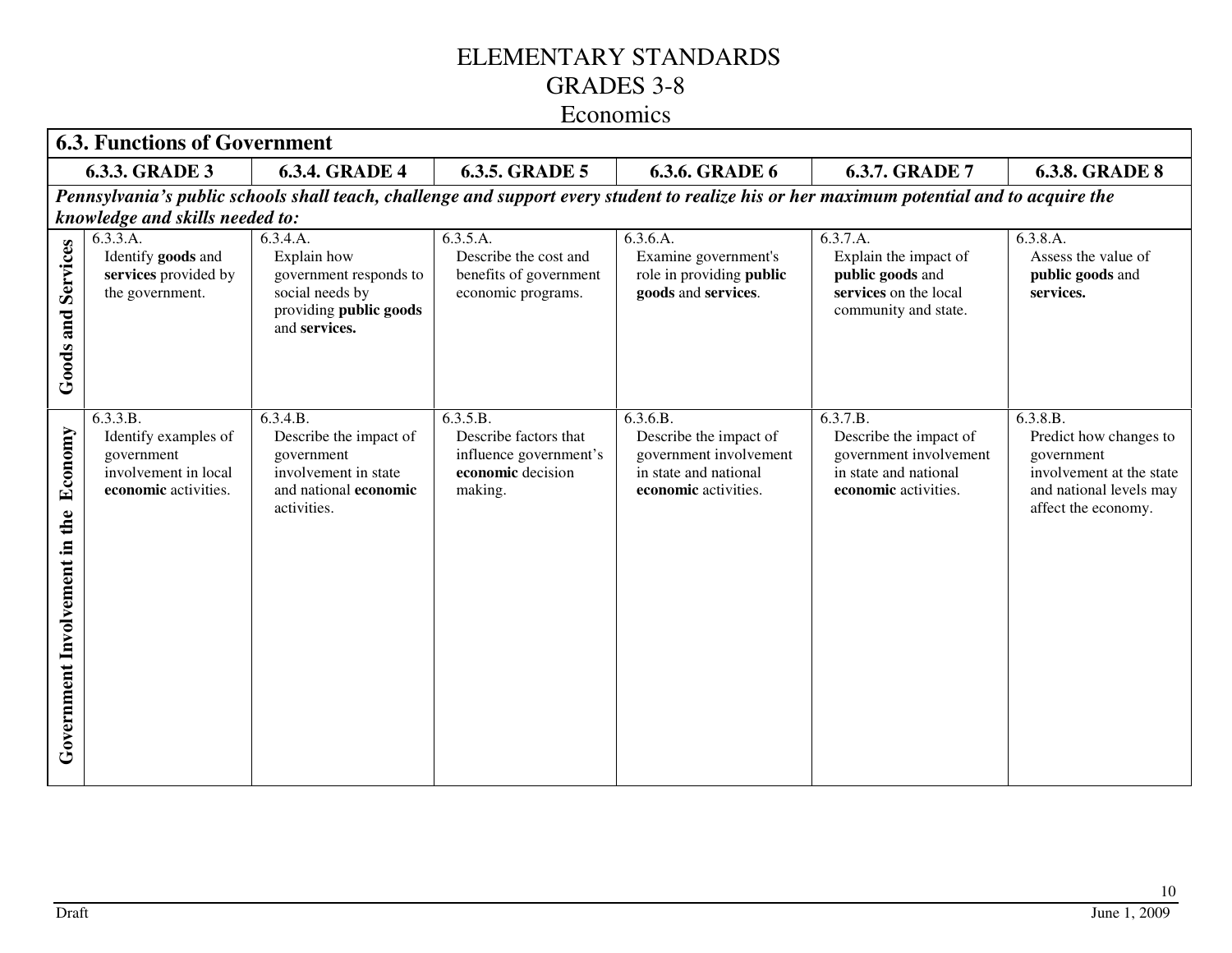|                                             | <b>6.3. Functions of Government</b>                                                                    |                                                                                   |                                                                |                                                             |                                                                                                                                           |                                                                                     |  |  |  |
|---------------------------------------------|--------------------------------------------------------------------------------------------------------|-----------------------------------------------------------------------------------|----------------------------------------------------------------|-------------------------------------------------------------|-------------------------------------------------------------------------------------------------------------------------------------------|-------------------------------------------------------------------------------------|--|--|--|
|                                             | <b>6.3.3. GRADE 3</b>                                                                                  | <b>6.3.4. GRADE 4</b>                                                             | <b>6.3.5. GRADE 5</b>                                          | <b>6.3.6. GRADE 6</b>                                       | <b>6.3.7. GRADE 7</b>                                                                                                                     | <b>6.3.8. GRADE 8</b>                                                               |  |  |  |
|                                             | knowledge and skills needed to:                                                                        |                                                                                   |                                                                |                                                             | Pennsylvania's public schools shall teach, challenge and support every student to realize his or her maximum potential and to acquire the |                                                                                     |  |  |  |
| Taxation                                    | 6.3.3.C.<br>Define tax and explain<br>the relationship<br>between taxation and<br>government services. | 6.3.4.C.<br>Explore ways in which<br>tax revenues are used in<br>local community. | 6.3.5.C.<br>Explore ways in which<br>tax revenue is collected. | 6.3.6.C.<br>Explain the cost and<br>benefits of taxation.   | 6.3.7.C.<br>Explain the cost and<br>benefits of taxation.                                                                                 | 6.3.8.C.<br>Compare and contrast<br>the effects of different<br>taxation policies.  |  |  |  |
| Role in International Trade<br>Government's | 6.3.3.D.<br><b>Intentionally Blank</b>                                                                 | 6.3.4.D.<br><b>Intentionally Blank</b>                                            | 6.3.5.D.<br><b>Intentionally Blank</b>                         | 6.3.6.D.<br>Explain the benefits of<br>international trade. | 6.3.7.D.<br>Identify how governments<br>limit or promote<br>international trade.                                                          | 6.3.8.D.<br>Explain how<br>government actions<br>may affect international<br>trade. |  |  |  |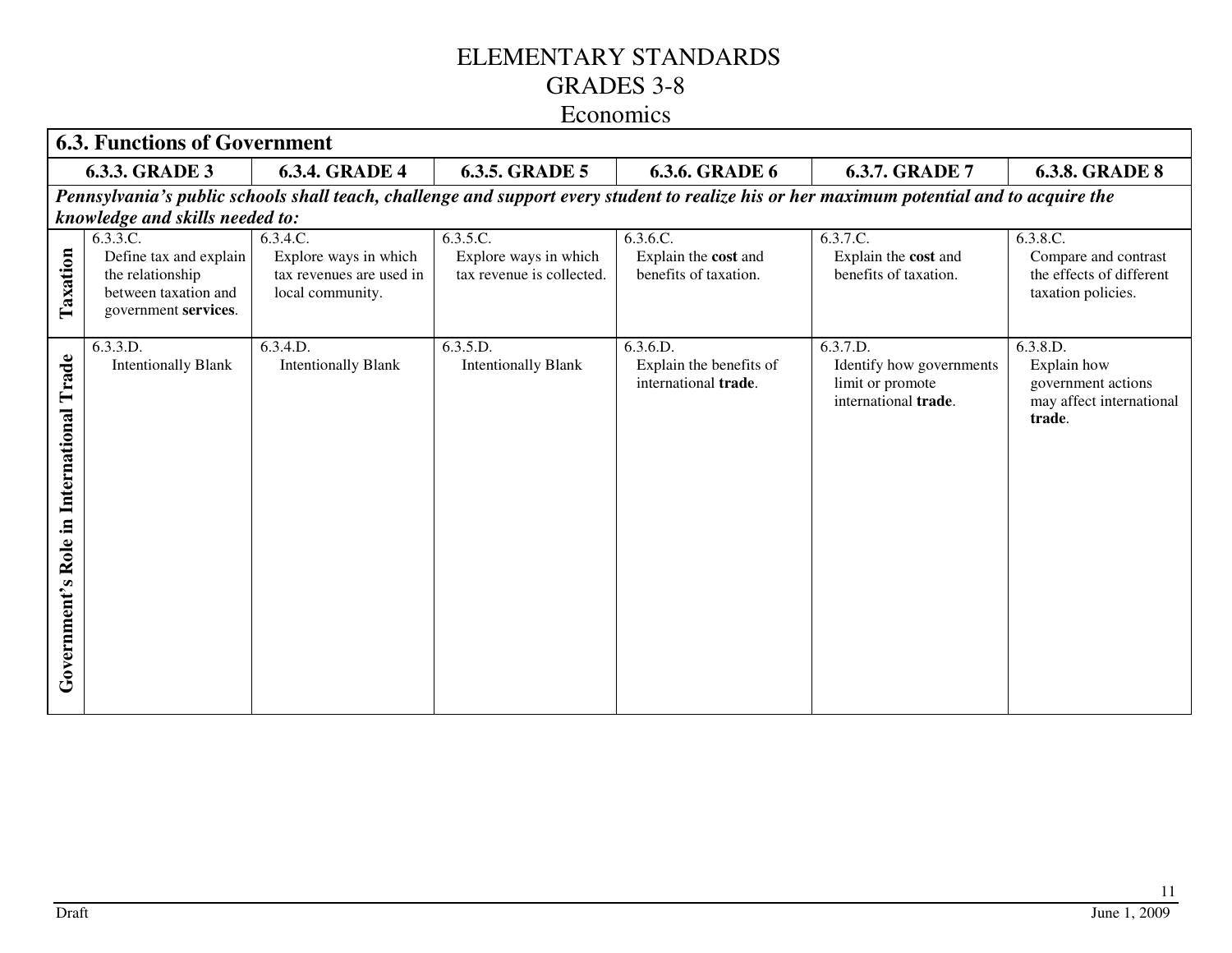#### Economics

|                | 6.4. Economic Interdependence                                                                                                             |                                                                                                  |                                                                                                                 |                                                                                                              |                                                                                                              |                                                                                                                 |  |  |  |  |
|----------------|-------------------------------------------------------------------------------------------------------------------------------------------|--------------------------------------------------------------------------------------------------|-----------------------------------------------------------------------------------------------------------------|--------------------------------------------------------------------------------------------------------------|--------------------------------------------------------------------------------------------------------------|-----------------------------------------------------------------------------------------------------------------|--|--|--|--|
|                | <b>6.4.3. GRADE 3</b>                                                                                                                     | <b>6.4.4. GRADE 4</b>                                                                            | <b>6.4.5. GRADE 5</b>                                                                                           | <b>6.4.6. GRADE 6</b>                                                                                        | <b>6.4.7. GRADE 7</b>                                                                                        | <b>6.4.8. GRADE 8</b>                                                                                           |  |  |  |  |
|                | Pennsylvania's public schools shall teach, challenge and support every student to realize his or her maximum potential and to acquire the |                                                                                                  |                                                                                                                 |                                                                                                              |                                                                                                              |                                                                                                                 |  |  |  |  |
|                | knowledge and skills needed to:                                                                                                           |                                                                                                  |                                                                                                                 |                                                                                                              |                                                                                                              |                                                                                                                 |  |  |  |  |
| Specialization | 6.4.3.A.<br>Identify local<br>examples of<br>specialization and<br>division of labor.                                                     | 6.4.4.A.<br>List and explain factors<br>that promote<br>specialization and<br>division of labor. | 6.4.5.A.<br>Explain why people<br>specialize in the<br>production of goods<br>and services and divide<br>labor. | 6.4.6.A.<br>Explain why people<br>specialize in the<br>production of goods and<br>services and divide labor. | 6.4.7.A.<br>Explain why people<br>specialize in the<br>production of goods and<br>services and divide labor. | 6.4.8.A.<br>Explain how<br>specialization<br>contributes to economic<br>interdependence on a<br>national level. |  |  |  |  |
| Trade          | 6.4.3.B.<br>Identify examples of<br>trade, imports, and<br>exports in the local<br>community.                                             | 6.4.4.B.<br>Explain why nations<br>trade.                                                        | 6.4.5.B.<br>Explain the growth in<br>international trade.                                                       | 6.4.6.B.<br>Explain how trade affects<br>standards of living.                                                | 6.4.7.B.<br>Analyze how changes in<br>trade affect standards of<br>living.                                   | 6.4.8.B.<br>Compare the standard<br>of living in different<br>times and places.                                 |  |  |  |  |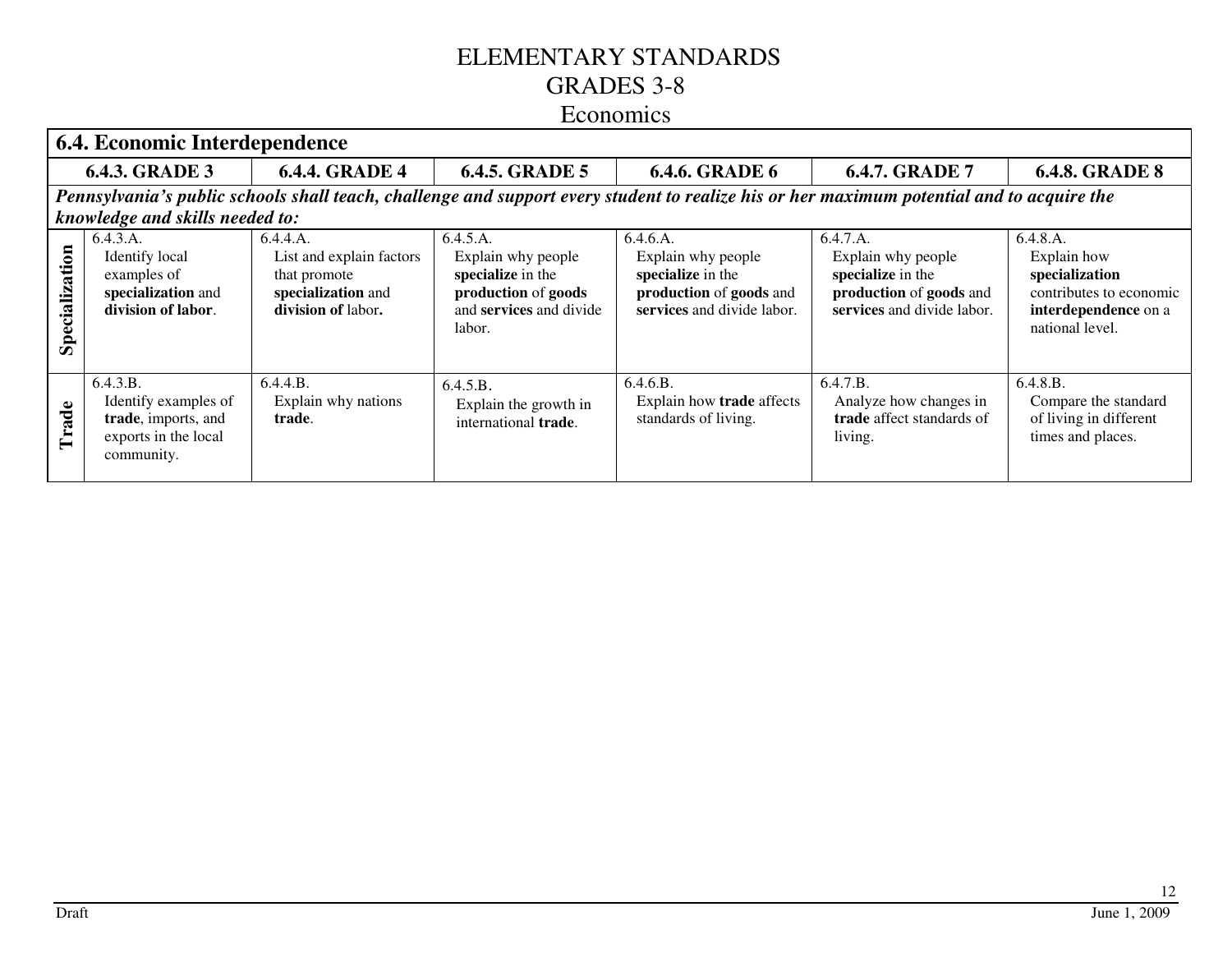|                                                           | 6.4. Economic Interdependence          |                                        |                                                                             |                                                                                                        |                                                                                                                                                     |                                                                                                                     |  |  |
|-----------------------------------------------------------|----------------------------------------|----------------------------------------|-----------------------------------------------------------------------------|--------------------------------------------------------------------------------------------------------|-----------------------------------------------------------------------------------------------------------------------------------------------------|---------------------------------------------------------------------------------------------------------------------|--|--|
|                                                           | <b>6.4.3. GRADE 3</b>                  | <b>6.4.4. GRADE 4</b>                  | <b>6.4.5. GRADE 5</b>                                                       | <b>6.4.6. GRADE 6</b>                                                                                  | 6.4.7. GRADE 7                                                                                                                                      | <b>6.4.8. GRADE 8</b>                                                                                               |  |  |
|                                                           | knowledge and skills needed to:        |                                        |                                                                             |                                                                                                        | Pennsylvania's public schools shall teach, challenge and support every student to realize his or her maximum potential and to acquire the           |                                                                                                                     |  |  |
| Organizations<br>Non-Governmental<br>and<br>Multinational | 6.4.3.C.<br><b>Intentionally Blank</b> | 6.4.4.C.<br><b>Intentionally Blank</b> | 6.4.5.C.<br>Explain how and where<br>multinational<br>corporations operate. | 6.4.6.C.<br>Explain how<br>multinational<br>corporations contribute<br>to economic<br>interdependence. | 6.4.7.C.<br>Explain how<br>multinational<br>corporations and other<br>non-government<br>organizations contribute to<br>economic<br>interdependence. | 6.4.8.C.<br>Explain the influence of<br>multinational<br>corporations and other<br>non-government<br>organizations. |  |  |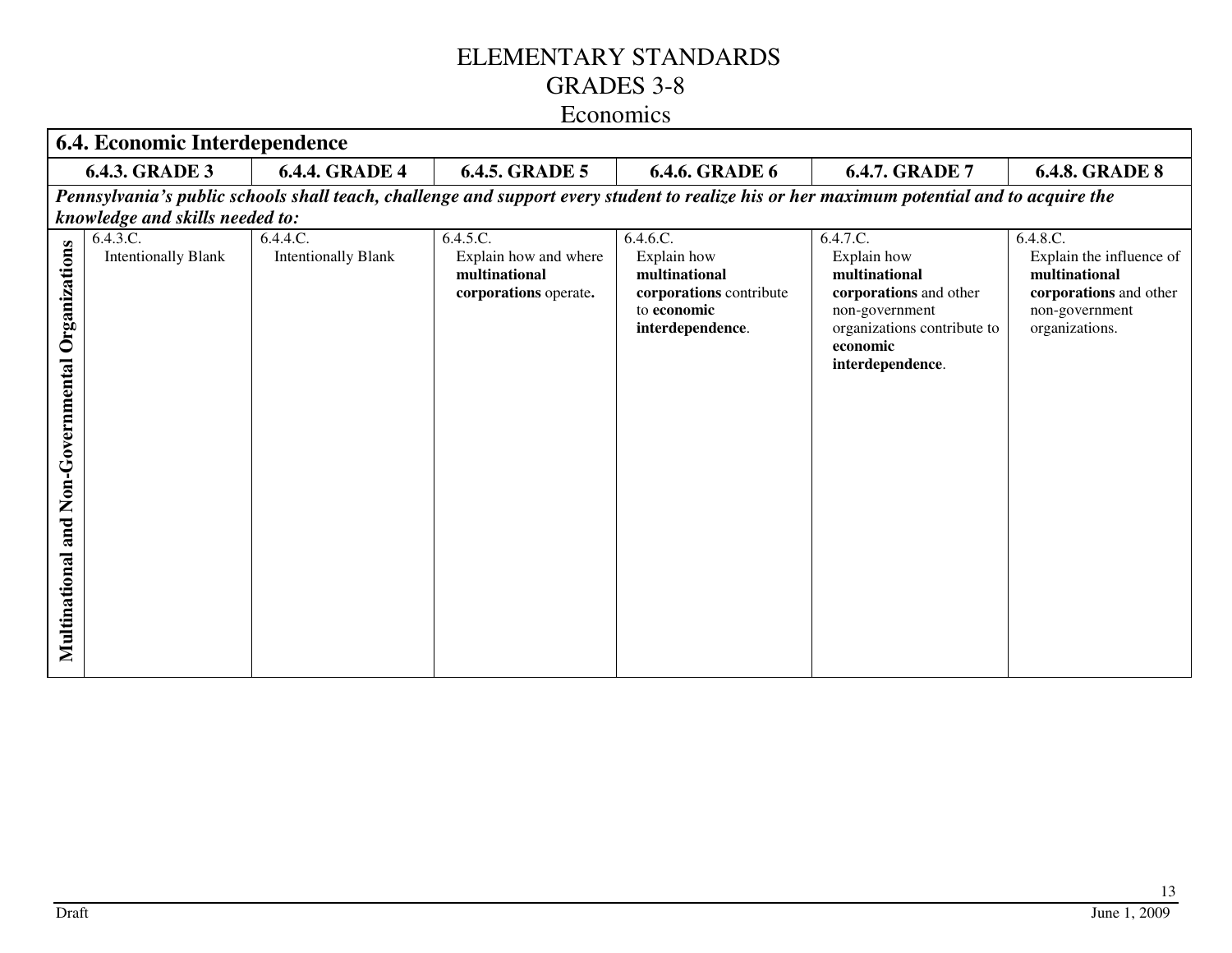|                                                                  | 6.4. Economic Interdependence                                             |                                        |                                                                                                                                                    |                                                                                                                                                                                                                                                                                    |                                                                                                                                       |                                                                                                                                                |  |  |
|------------------------------------------------------------------|---------------------------------------------------------------------------|----------------------------------------|----------------------------------------------------------------------------------------------------------------------------------------------------|------------------------------------------------------------------------------------------------------------------------------------------------------------------------------------------------------------------------------------------------------------------------------------|---------------------------------------------------------------------------------------------------------------------------------------|------------------------------------------------------------------------------------------------------------------------------------------------|--|--|
|                                                                  | <b>6.4.3. GRADE 3</b>                                                     | <b>6.4.4. GRADE 4</b>                  | <b>6.4.5. GRADE 5</b>                                                                                                                              | <b>6.4.6. GRADE 6</b>                                                                                                                                                                                                                                                              | 6.4.7. GRADE 7                                                                                                                        | <b>6.4.8. GRADE 8</b>                                                                                                                          |  |  |
| Interdependence                                                  | knowledge and skills needed to:<br>6.4.3.D.<br><b>Intentionally Blank</b> | 6.4.4.D.<br><b>Intentionally Blank</b> | 6.4.5.D.<br>Identify various<br>economic and non-<br>economic organizations<br>that contribute to<br>interaction among<br>individuals and nations. | Pennsylvania's public schools shall teach, challenge and support every student to realize his or her maximum potential and to acquire the<br>6.4.6.D.<br>Explain how<br>transportation,<br>communication networks,<br>and technology contribute<br>to economic<br>interdependence. | 6.4.7.D.<br>Explain how<br>transportation,<br>communication networks,<br>and technology contribute<br>to economic<br>interdependence. | 6.4.8.D.<br>Explain how the level of<br>transportation,<br>communication<br>networks, and<br>technology affect<br>economic<br>interdependence. |  |  |
| Economic<br>$\boldsymbol{\mathbf{c}}$<br>Contributing<br>Factors |                                                                           |                                        |                                                                                                                                                    |                                                                                                                                                                                                                                                                                    |                                                                                                                                       |                                                                                                                                                |  |  |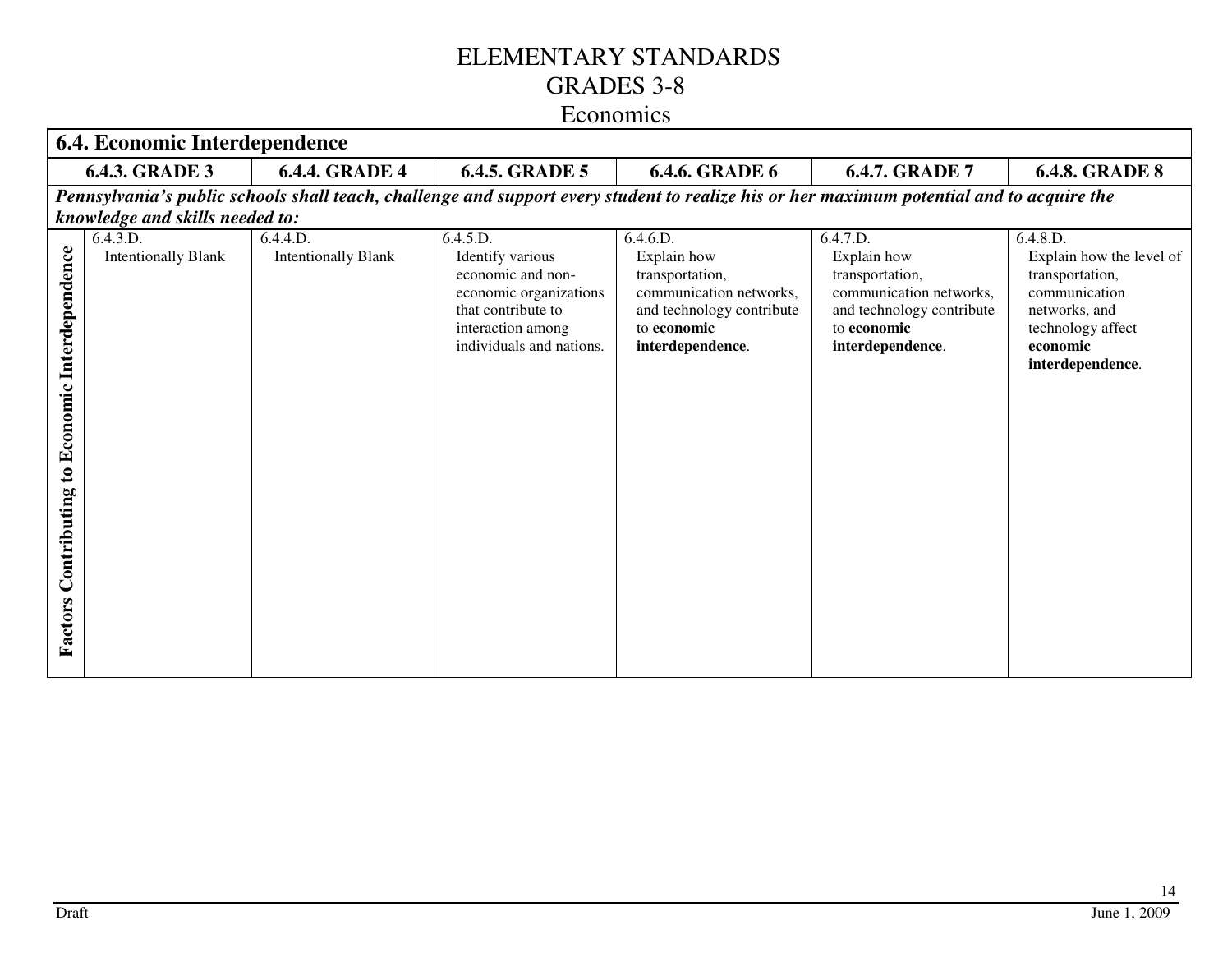#### Economics

| 6.5. Income, Profit, and Wealth                |                                                                                                                                           |                                                                                       |                                                                                                                                     |                                                                                                                                     |                                                                                                      |                                                                                                                            |
|------------------------------------------------|-------------------------------------------------------------------------------------------------------------------------------------------|---------------------------------------------------------------------------------------|-------------------------------------------------------------------------------------------------------------------------------------|-------------------------------------------------------------------------------------------------------------------------------------|------------------------------------------------------------------------------------------------------|----------------------------------------------------------------------------------------------------------------------------|
| <b>6.5.3. GRADE 3</b><br><b>6.5.4. GRADE 4</b> |                                                                                                                                           | <b>6.5.5. GRADE 5</b>                                                                 | <b>6.5.6. GRADE 6</b>                                                                                                               | <b>6.5.7. GRADE 7</b>                                                                                                               | <b>6.5.8. GRADE 8</b>                                                                                |                                                                                                                            |
|                                                | Pennsylvania's public schools shall teach, challenge and support every student to realize his or her maximum potential and to acquire the |                                                                                       |                                                                                                                                     |                                                                                                                                     |                                                                                                      |                                                                                                                            |
|                                                | knowledge and skills needed to:                                                                                                           |                                                                                       |                                                                                                                                     |                                                                                                                                     |                                                                                                      |                                                                                                                            |
| <b>Factors Influencing Wages</b>               | 6.5.3.A.<br>Explain why people<br>work.                                                                                                   | 6.5.4.A.<br><b>Intentionally Blank</b>                                                | 6.5.5.A.<br>Describe how the<br>availability of goods<br>and services is made<br>possible by the work of<br>members of the society. | 6.5.6.A.<br>Describe how the<br>availability of goods and<br>services is made possible<br>by the work of members<br>of the society. | 6.5.7.A.<br>Describe how people are<br>compensated for their<br>production of goods and<br>services. | 6.5.8.A.<br>Examine the<br>compensation of<br>workers who produce<br>different goods and<br>provide different<br>services. |
| <b>Labor Productivity</b>                      | 6.5.3.B.<br>Identify different<br>occupations.                                                                                            | 6.5.4.B.<br>Identify the<br>requirements for<br>different careers and<br>occupations. | 6.5.5.B.<br>Differentiate the<br>requirements for<br>different careers and<br>occupations.                                          | 6.5.6.B.<br>Explain the concept of<br>labor productivity.                                                                           | 6.5.7.B.<br>Describe the<br>characteristics of<br>productive workers.                                | 6.5.8.B.<br>Compare the<br>characteristics of<br>productive workers with<br>less productive workers.                       |
| <b>Types of Businesses</b>                     | 6.5.3.C.<br><b>Intentionally Blank</b>                                                                                                    | 6.5.4.C.<br><b>Intentionally Blank</b>                                                | 6.5.5.C.<br><b>Intentionally Blank</b>                                                                                              | 6.5.6.C.<br><b>Intentionally Blank</b>                                                                                              | $6.\overline{5.7}.\overline{C}$ .<br><b>Intentionally Blank</b>                                      | 6.5.8.C.<br>Explain the<br>organization of different<br>types of businesses.                                               |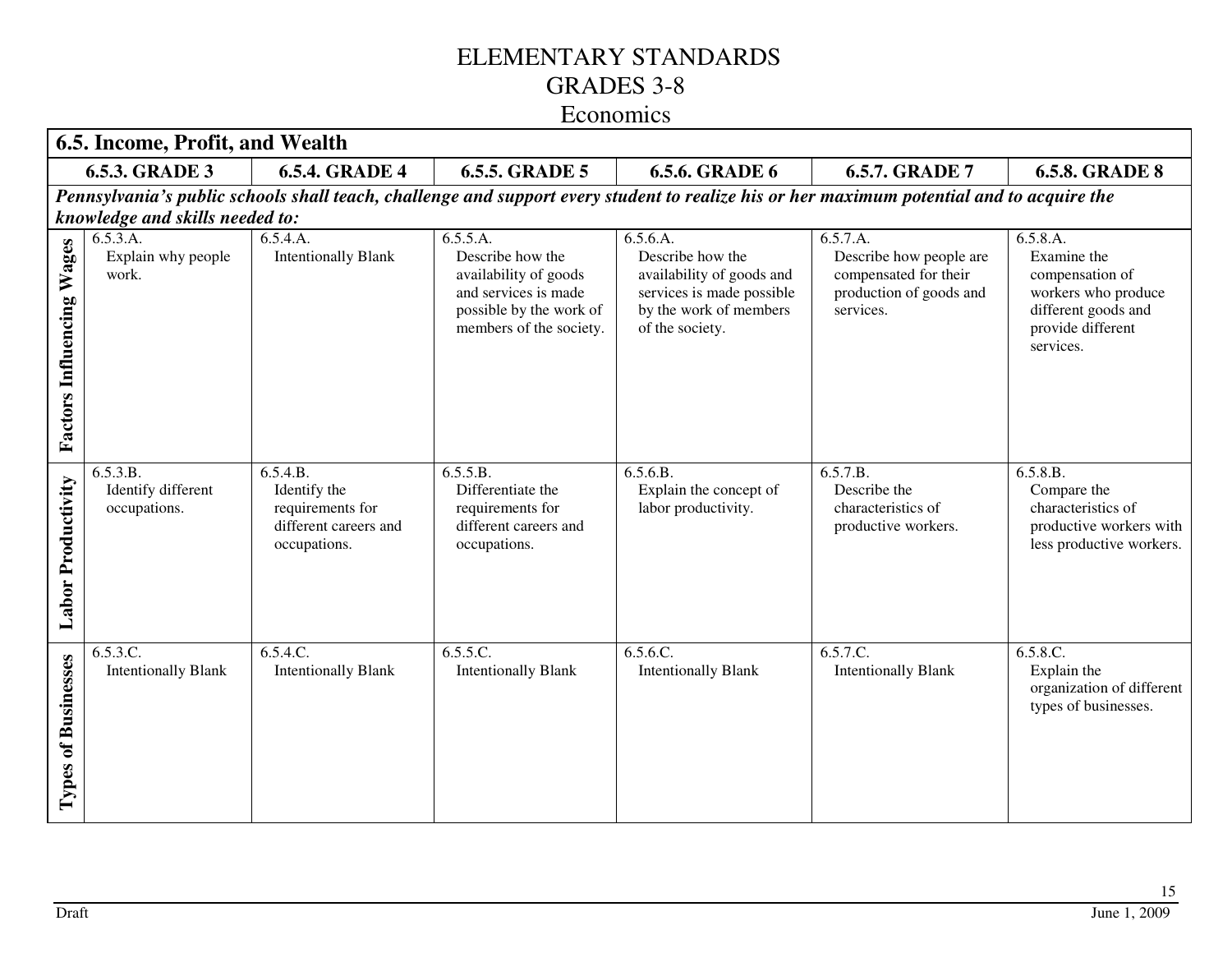| 6.5. Income, Profit, and Wealth |                                                                                                                                           |                                        |                                                                                   |                                                                                  |                                                                                                                                        |                                                                                            |
|---------------------------------|-------------------------------------------------------------------------------------------------------------------------------------------|----------------------------------------|-----------------------------------------------------------------------------------|----------------------------------------------------------------------------------|----------------------------------------------------------------------------------------------------------------------------------------|--------------------------------------------------------------------------------------------|
| <b>6.5.3. GRADE 3</b>           |                                                                                                                                           | <b>6.5.4. GRADE 4</b>                  | <b>6.5.5. GRADE 5</b>                                                             | <b>6.5.6. GRADE 6</b>                                                            | <b>6.5.7. GRADE 7</b>                                                                                                                  | <b>6.5.8. GRADE 8</b>                                                                      |
|                                 | Pennsylvania's public schools shall teach, challenge and support every student to realize his or her maximum potential and to acquire the |                                        |                                                                                   |                                                                                  |                                                                                                                                        |                                                                                            |
|                                 | knowledge and skills needed to:                                                                                                           |                                        |                                                                                   |                                                                                  |                                                                                                                                        |                                                                                            |
|                                 | 6.5.3.D.                                                                                                                                  | 6.5.4.D.                               | 6.5.5.D.                                                                          | 6.5.6.D.                                                                         | 6.5.7.D.                                                                                                                               | 6.5.8.D.                                                                                   |
| Losses<br>Profits and           | <b>Intentionally Blank</b>                                                                                                                | <b>Intentionally Blank</b>             | Explain how positive<br>and negative incentives<br>affect individual<br>choices.  | Explain how profits and<br>losses serve as incentives.                           | Explain the relationship<br>between risk and reward.                                                                                   | Compare the risks and<br>rewards of specific<br>business actions.                          |
|                                 |                                                                                                                                           |                                        |                                                                                   |                                                                                  |                                                                                                                                        |                                                                                            |
| Distribution of Wealth          | 6.5.3.E.<br>Identify tangible and<br>intangible assets.                                                                                   | 6.5.4.E.<br><b>Intentionally Blank</b> | 6.5.5.E.<br>Identify tangible and<br>intangible assets.                           | 6.5.6.E.<br>Describe how people<br>accumulate tangible and<br>intangible assets. | 6.5.7.E.<br>Describe how people<br>accumulate tangible and<br>financial assets through<br>income, saving, and<br>financial investment. | 6.5.8.E.<br>Identify wealth within<br>and among political<br>divisions in<br>Pennsylvania. |
| Entrepreneurship                | 6.5.3.F.<br><b>Intentionally Blank</b>                                                                                                    | 6.5.4.F.<br><b>Intentionally Blank</b> | 6.5.5.F.<br>Define<br>entrepreneurship and<br>its role in the local<br>community. | 6.5.6.F.<br>Explain the role of the<br>entrepreneur in<br>Pennsylvania.          | 6.5.7.F.<br>Explain the role of<br>entrepreneurship in<br>Pennsylvania.                                                                | 6.5.8.F.<br>Explain the role of<br>entrepreneurship<br>across the nation.                  |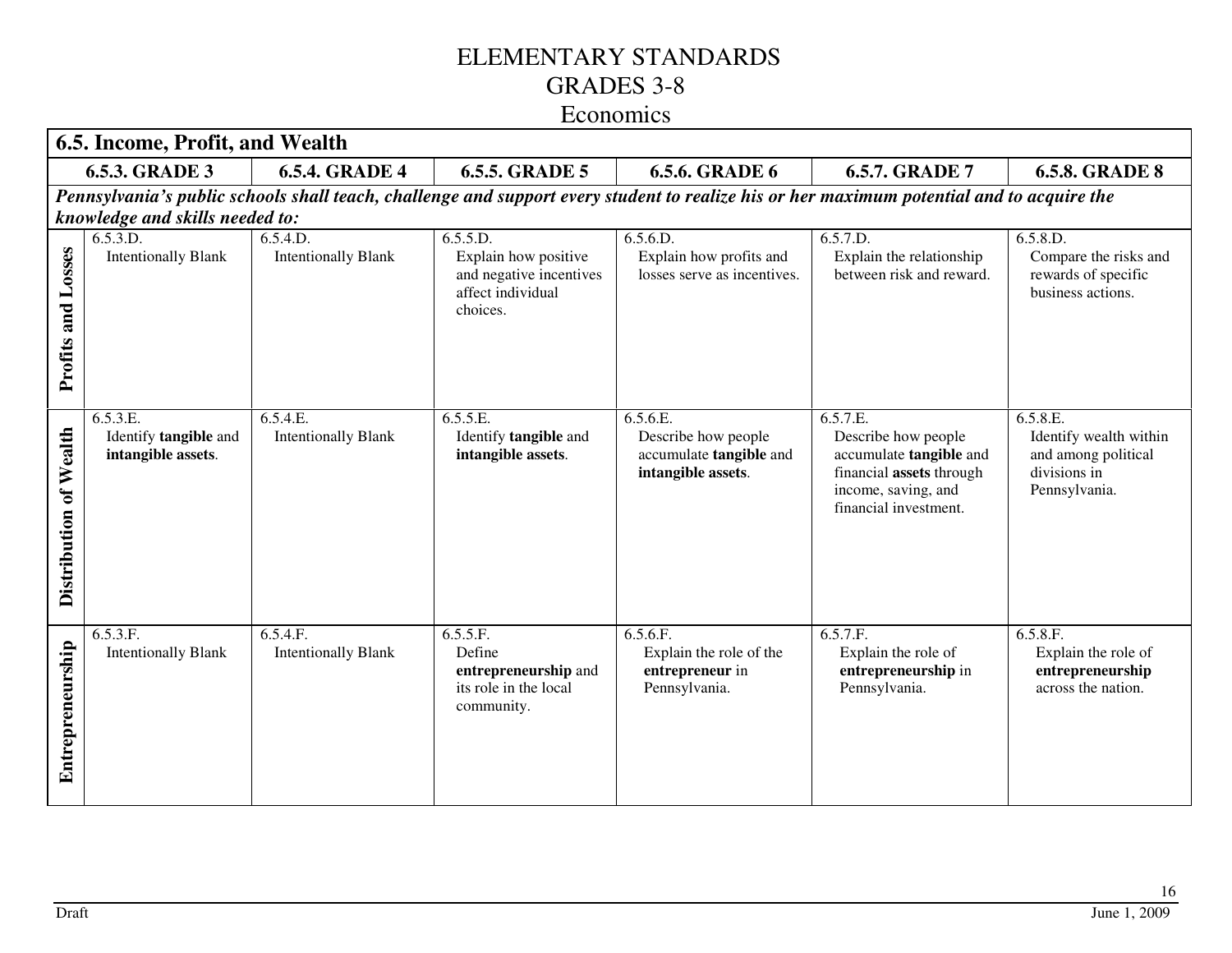| 6.5. Income, Profit, and Wealth                 |                                                                                                                                           |                                                                      |                                                              |                                                                                            |                                                                                                      |                                                                                                     |
|-------------------------------------------------|-------------------------------------------------------------------------------------------------------------------------------------------|----------------------------------------------------------------------|--------------------------------------------------------------|--------------------------------------------------------------------------------------------|------------------------------------------------------------------------------------------------------|-----------------------------------------------------------------------------------------------------|
| <b>6.5.3. GRADE 3</b><br><b>6.5.4. GRADE 4</b>  |                                                                                                                                           |                                                                      | <b>6.5.5. GRADE 5</b>                                        | <b>6.5.6. GRADE 6</b>                                                                      | <b>6.5.7. GRADE 7</b>                                                                                | <b>6.5.8. GRADE 8</b>                                                                               |
|                                                 | Pennsylvania's public schools shall teach, challenge and support every student to realize his or her maximum potential and to acquire the |                                                                      |                                                              |                                                                                            |                                                                                                      |                                                                                                     |
|                                                 | knowledge and skills needed to:                                                                                                           |                                                                      |                                                              |                                                                                            |                                                                                                      |                                                                                                     |
| Saving<br>of<br><b>Benefits</b><br>and<br>Costs | 6.5.3.G.<br>Define saving and<br>explain why people<br>save.                                                                              | 6.5.4.G.<br>Compare different ways<br>people save.                   | 6.5.5.G.<br>Identify the costs and<br>benefits of saving.    | 6.5.6.G.<br>Identify the costs and<br>benefits of saving.                                  | 6.5.7.G.<br>Identify the costs and<br>benefits of various<br>financial tools available to<br>savers. | 6.5.8.G<br>Identify the costs and<br>benefits of various<br>financial tools available<br>to savers. |
| Rates<br>Interest                               | 6.5.3.H.<br>Identify the role of<br>banks in our local<br>community.                                                                      | 6.5.4.H.<br>Examine the basic<br>operation of the<br>banking system. | 6.5.5.H.<br>Identify the costs and<br>benefits of borrowing. | 6.5.6.H.<br>Explain the differences<br>between interest rates for<br>saving and borrowing. | 6.5.7.H.<br>Identify the effect of<br>higher and lower interest<br>rates.                            | 6.5.8.H.<br>Identify the effect of<br>higher and lower<br>interest rates.                           |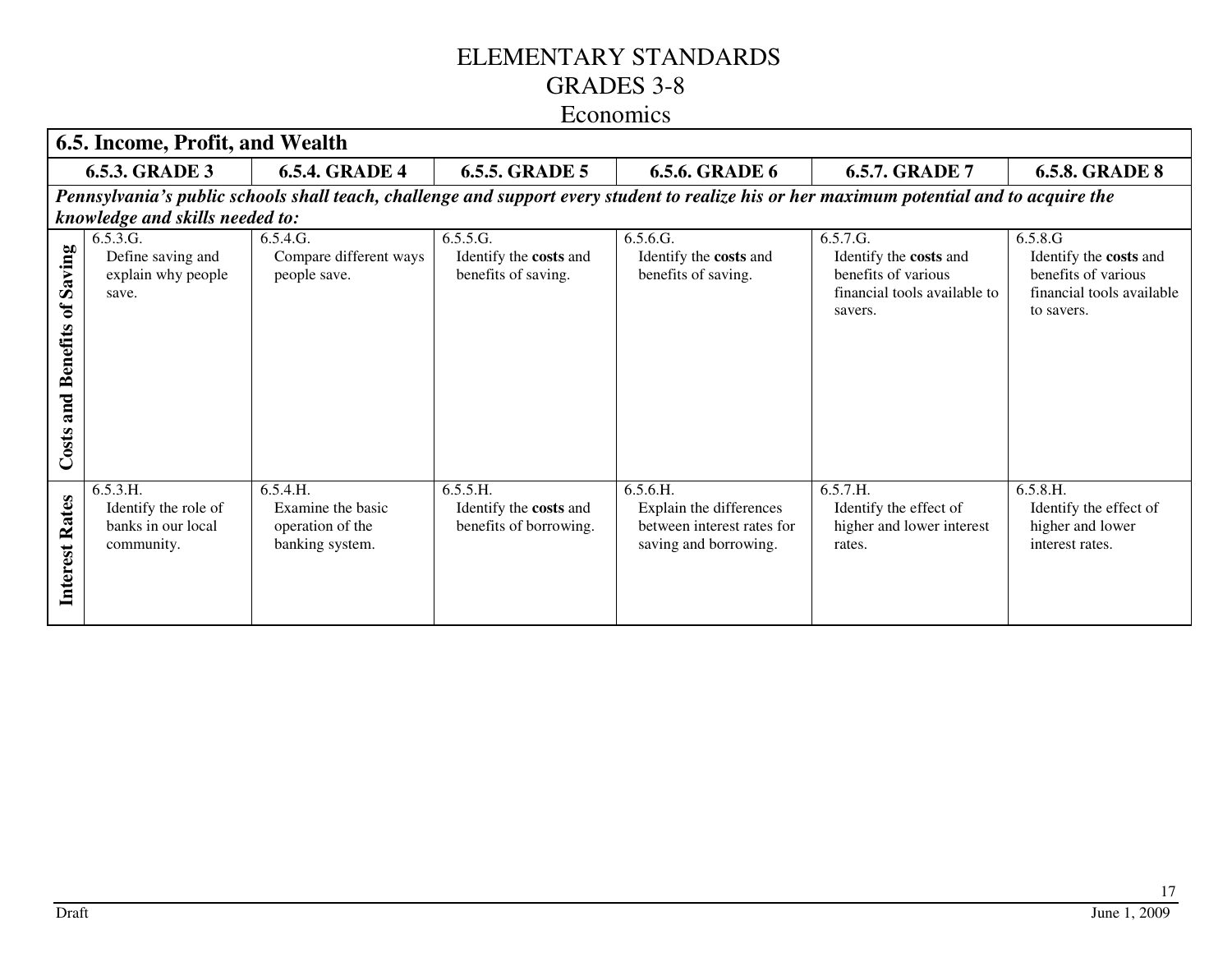#### **XVIII. GLOSSARY**

| <b>Capital Resources:</b>     | The physical equipment used in the production of goods and services.                                                                                                                                                                                |
|-------------------------------|-----------------------------------------------------------------------------------------------------------------------------------------------------------------------------------------------------------------------------------------------------|
| <b>Comparative Advantage:</b> | Economic theory that a country/individual should sell goods and services which it can produce at relatively<br>lower costs and buy goods and services which it can produce at relatively higher costs.                                              |
| <b>Competition:</b>           | The rivalry among people and/or business firms for resources and/or consumers.                                                                                                                                                                      |
| <b>Consumer:</b>              | One who buys or rents goods or services and uses them.                                                                                                                                                                                              |
| <b>Corporation:</b>           | A business firm that is owned by stockholders and is a legal entity with rights to buy, sell, and make contracts.<br>Its chief advantage is that each owner's liability is limited to the amount of money he or she has invested in the<br>company. |
| Cost:                         | What is given up when a choice is made; monetary and/or non monetary.                                                                                                                                                                               |
| Demand:                       | The different quantities of a resource, good or service that potential buyers are willing and able to purchase at<br>various prices during a specific time period.                                                                                  |
| Depression:                   | A severe recession in terms of magnitude and/or length.                                                                                                                                                                                             |
| <b>Division of Labor:</b>     | A method of organizing production whereby each worker specializes in part of the productive process.                                                                                                                                                |
| <b>Economic Systems:</b>      | The way societies organize to determine what goods and services should be produced, how goods and services<br>should be produced and who will consume goods and services. Examples include traditional, command and<br>market.                      |
| <b>Economics:</b>             | The study of the behavior of individuals and institutions engaged in the production, distribution and<br>consumption of goods and services.                                                                                                         |
| Entrepreneurship:             | One who organizes, manages, and assumes the risks of a business or enterprise.                                                                                                                                                                      |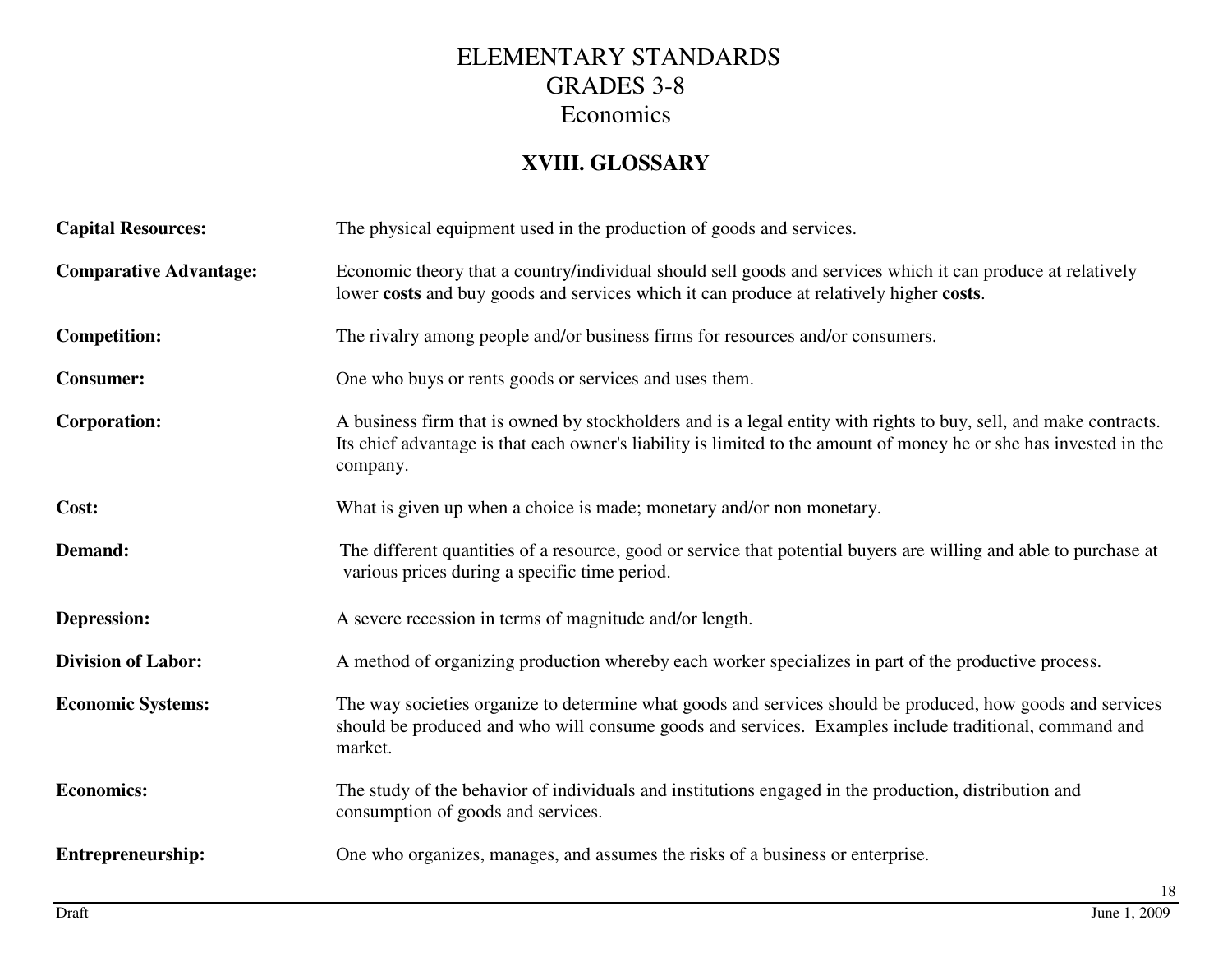| <b>Equilibrium Price:</b>             | The outlay at which quantity demanded equals quantity supplied; market clearing price.                                                                                                                                                                                                                                                                                                                                                                                                                                                                                                                            |
|---------------------------------------|-------------------------------------------------------------------------------------------------------------------------------------------------------------------------------------------------------------------------------------------------------------------------------------------------------------------------------------------------------------------------------------------------------------------------------------------------------------------------------------------------------------------------------------------------------------------------------------------------------------------|
| Goods:                                | Objects that can satisfy people's wants.                                                                                                                                                                                                                                                                                                                                                                                                                                                                                                                                                                          |
| <b>Incentives:</b>                    | Factors that motivate or influence human behavior.                                                                                                                                                                                                                                                                                                                                                                                                                                                                                                                                                                |
| <b>Intangible Assets:</b>             | Unlike tangible assets (buildings and equipment), intangible assets are often difficult to quantify but play a large<br>role in economic activity. An entrepreneur's organizational ability, the ability of workers to provide customer<br>satisfaction, and the knowledge of a region's tastes and styles are examples of intangible assets.                                                                                                                                                                                                                                                                     |
| Interdependence:                      | Ideas, goods and services in one area affect decisions and events in other areas reducing self-sufficiency.                                                                                                                                                                                                                                                                                                                                                                                                                                                                                                       |
| Market:                               | A place or process through which goods and services are exchanged.                                                                                                                                                                                                                                                                                                                                                                                                                                                                                                                                                |
| <b>Multinational Corporations</b>     | Corporations that produce goods or services in many countries as well as engage in international trade.                                                                                                                                                                                                                                                                                                                                                                                                                                                                                                           |
|                                       | Non-Profit Economic Institutions: These institutions serve an important niche in an economic system. Unlike institutions for profit, the non-profit<br>bodies do not seek to build wealth for distribution to shareholders, management, or workers, but employ<br>monetary sources for the purpose of maintaining the organization and offering programs and services that are<br>not within the realm of governmental agencies. For example, a special <i>foundation</i> , an <i>endowment</i> , even a<br><i>charity</i> may offer a seminar to build local entrepreneurship or workforce collaboration skills. |
| <b>Opportunity Cost:</b>              | The highest valued alternative given up when a decision is made.                                                                                                                                                                                                                                                                                                                                                                                                                                                                                                                                                  |
| Price:                                | The amount people pay in exchange for a particular good or service.                                                                                                                                                                                                                                                                                                                                                                                                                                                                                                                                               |
| <b>Private Economic Institutions:</b> | Non-government organizations that participate in economic activities (ex. banks, labor unions, businesses, etc.)                                                                                                                                                                                                                                                                                                                                                                                                                                                                                                  |
| <b>Producer:</b>                      | One who makes goods or services.                                                                                                                                                                                                                                                                                                                                                                                                                                                                                                                                                                                  |
| <b>Public Goods:</b>                  | Goods and services provided by the government rather than by the private sector. Goods and services that more<br>than one person can use without necessarily preventing others from using them.                                                                                                                                                                                                                                                                                                                                                                                                                   |